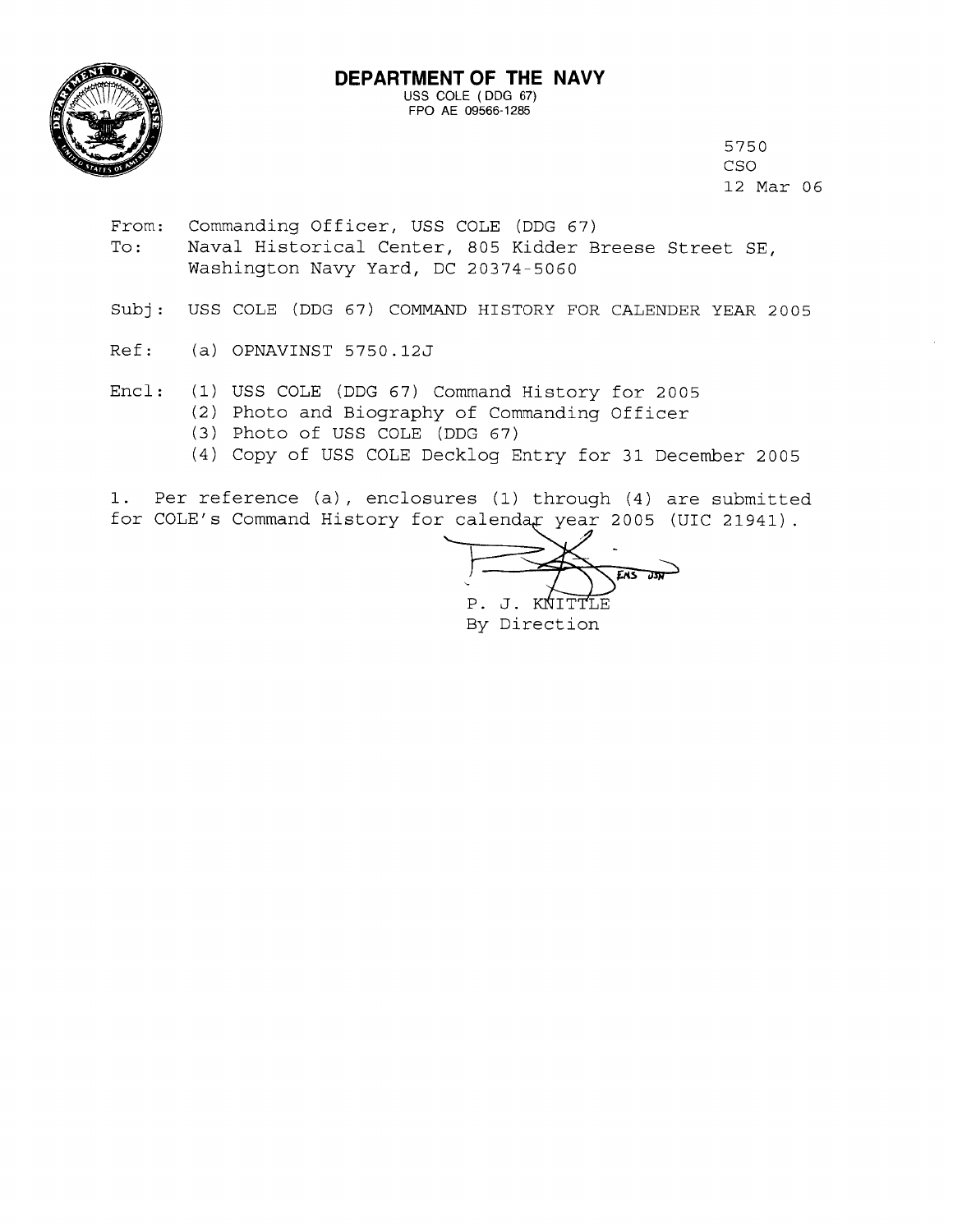COMMAND HISTORY 2005 USS COLE (DDG 67) Homeport: Norfolk, VA Commissioned: 08 June 1996 UIC: 21941 Command Composition and Organization Immediate Superior: Commander, Destroyer Squadron TWO CAPT Gregory S. Cruze, USN 01 JAN 05 – 20 SEP 05 CAPT Clifford S. Sharpe, USN 20 SEP 05 – 31 DEC 05 Commanding Officer: CDR Brian A. Solo, USN 01 JAN 05 – 16 DEC 06 CDR Bradley W. Roberson, USN 16 DEC 05 – 31 DEC 05 Executive Officer: LCDR Keith Payne, USN 01 JAN 05 – 14 OCT 05 LCDR Rodney Daniels, USN 14 OCT 05 – 31 DEC 05 Combat Systems Officer: LT , USN 01 JAN 05 – 16 DEC 05 LT **d**, USNR 16 DEC 05 – 31 DEC 05 Weapons Officer: LT , USNR 01 JAN 05 – 31 DEC 05 Operations Officer: LT **I**, USN 01 JAN 05 – 12 AUG 05 LT **I I I I I I I I**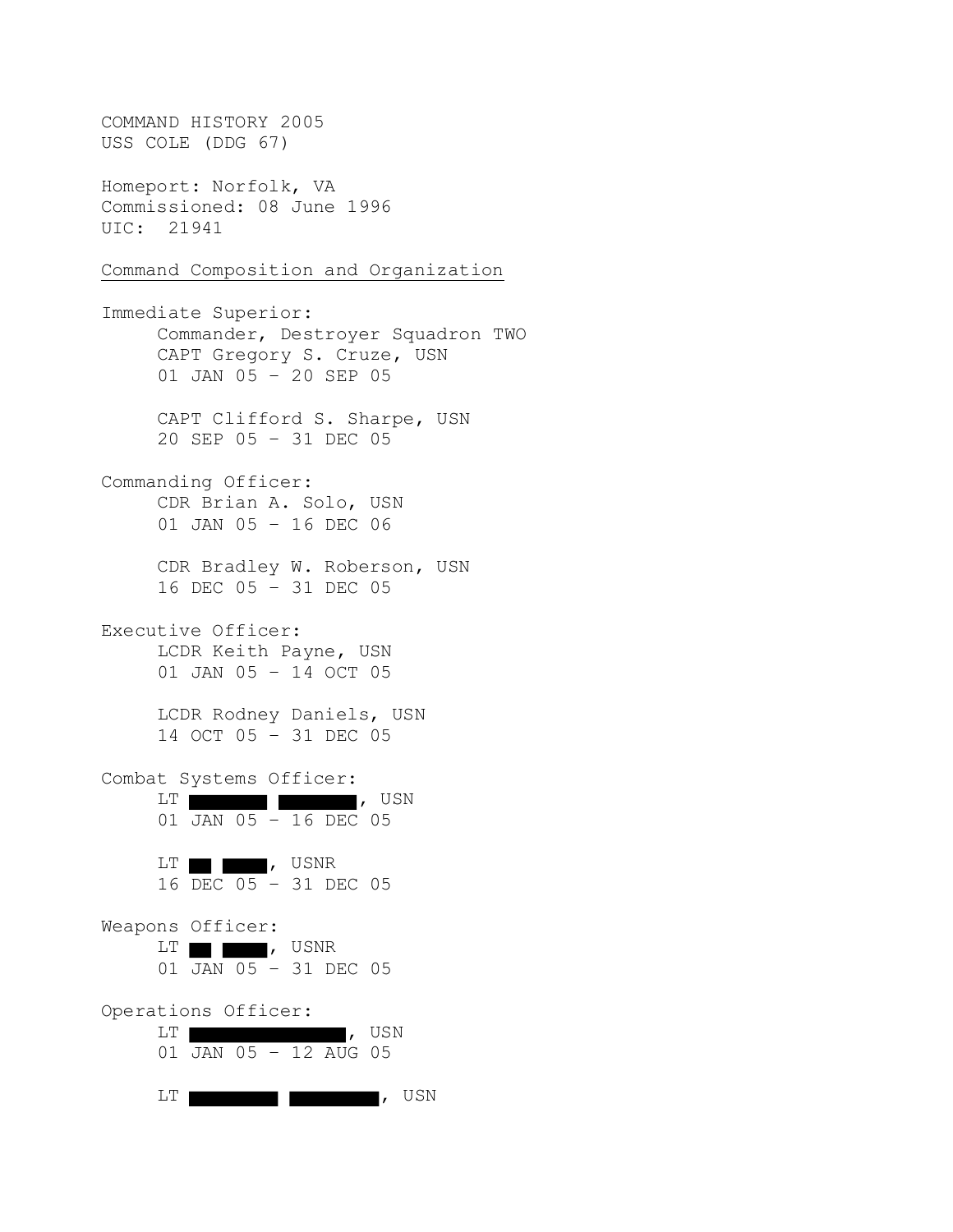12 AUG 05 – 31 DEC 05 Chief Engineer: LT **the contract of the contract of the contract of the contract of the contract of the contract of the contract of the contract of the contract of the contract of the contract of the contract of the contract of the contra** 01 JAN 05 – 18 MAY 05 LT **International Property**, USN 18 MAY 05 – 31 DEC 05 Supply Officer: LT **the contract of the contract of the contract of the contract of the contract of the contract of the contract of the contract of the contract of the contract of the contract of the contract of the contract of the contra** 01 JAN 05 – 31 OCT 05 LT **definition in the contract of the contract of the contract of the contract of the contract of the contract of the contract of the contract of the contract of the contract of the contract of the contract of the contract**  31 OCT 05 – 31 DEC 05 Navigator:

| LTJG I |                             | I, USNR |
|--------|-----------------------------|---------|
|        | $01$ JAN $05 - 31$ JAN $05$ |         |
|        |                             |         |
| LTJG I |                             | USNR    |
| 31.    | JAN 05 - 31 DEC 05          |         |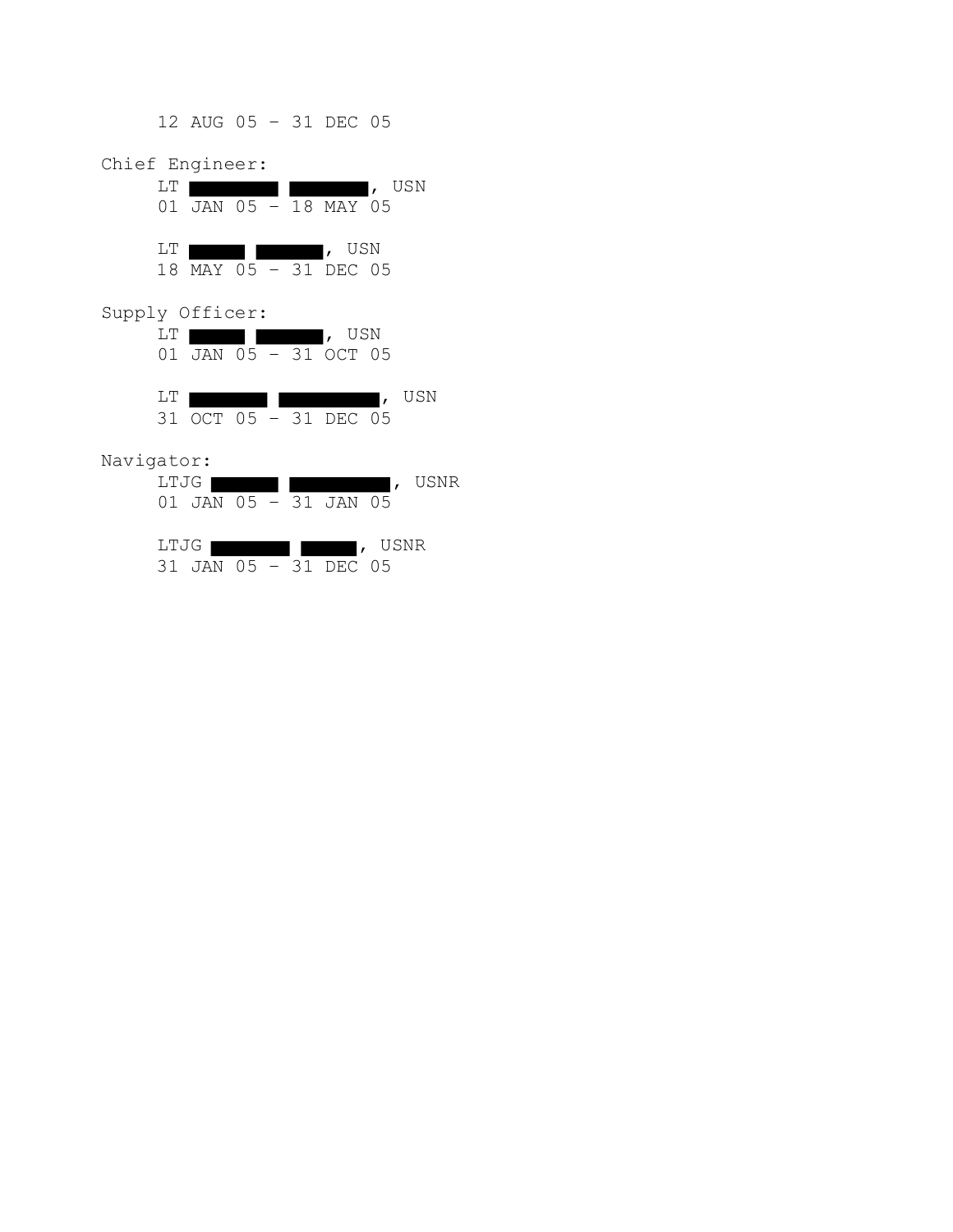| JANUARY 2005                       |                                                           |
|------------------------------------|-----------------------------------------------------------|
| 01 JAN - 06 JAN HOLIDAY STAND-DOWN |                                                           |
|                                    | 10 JAN - 14 JAN UNDERWAY FOR CICTT-2/MOBD-3 DC RIP/MOBS-2 |
| 11 JAN                             | 5"/CIWS PACFIRE                                           |
| 12 JAN                             | DECK LANDING QUALIFICATIONS (HELO?)                       |
| 13 JAN                             | UNDERWAY REPLENISHMENT WITH USNS LARAMIE                  |
| 14 JAN                             | TOW/BE TOWED WITH USS MCFAUL                              |
| 18 JAN                             | MARTIN LUTHER KING CEREMONY                               |
| 19 JAN                             | BEST SHIPS STORE AWARD                                    |
| $20$ JAN                           | E-6 EXAM                                                  |
| 21 JAN                             | IT2 REENLISTMENT                                          |
| $21$ JAN                           | STG1 RETIREMENT                                           |
| 25 JAN - 28 JAN                    | UNDERWAY FOR MOBE-4                                       |
| 26 JAN                             | TACTAS STREAM                                             |
| 28 JAN                             | HT3 Advancement Ceremony                                  |

The first week after Holiday Stand-down, COLE was underway for UD preparations. COLE completed all of the Damage Control requirements for UD. The Small Craft Action Team (SCAT) demonstrated its proficiency with a remote controlled jet-ski and towed sled. COLE also completed Deck Landing Qualification and a 5" and CIWS Pre-Aim Calibration. On the morning of 14 Jan, COLE participated in complex tow and be towed qualification. COLE was towed by the USS MCFAUL, executing a flawless hook-up, however with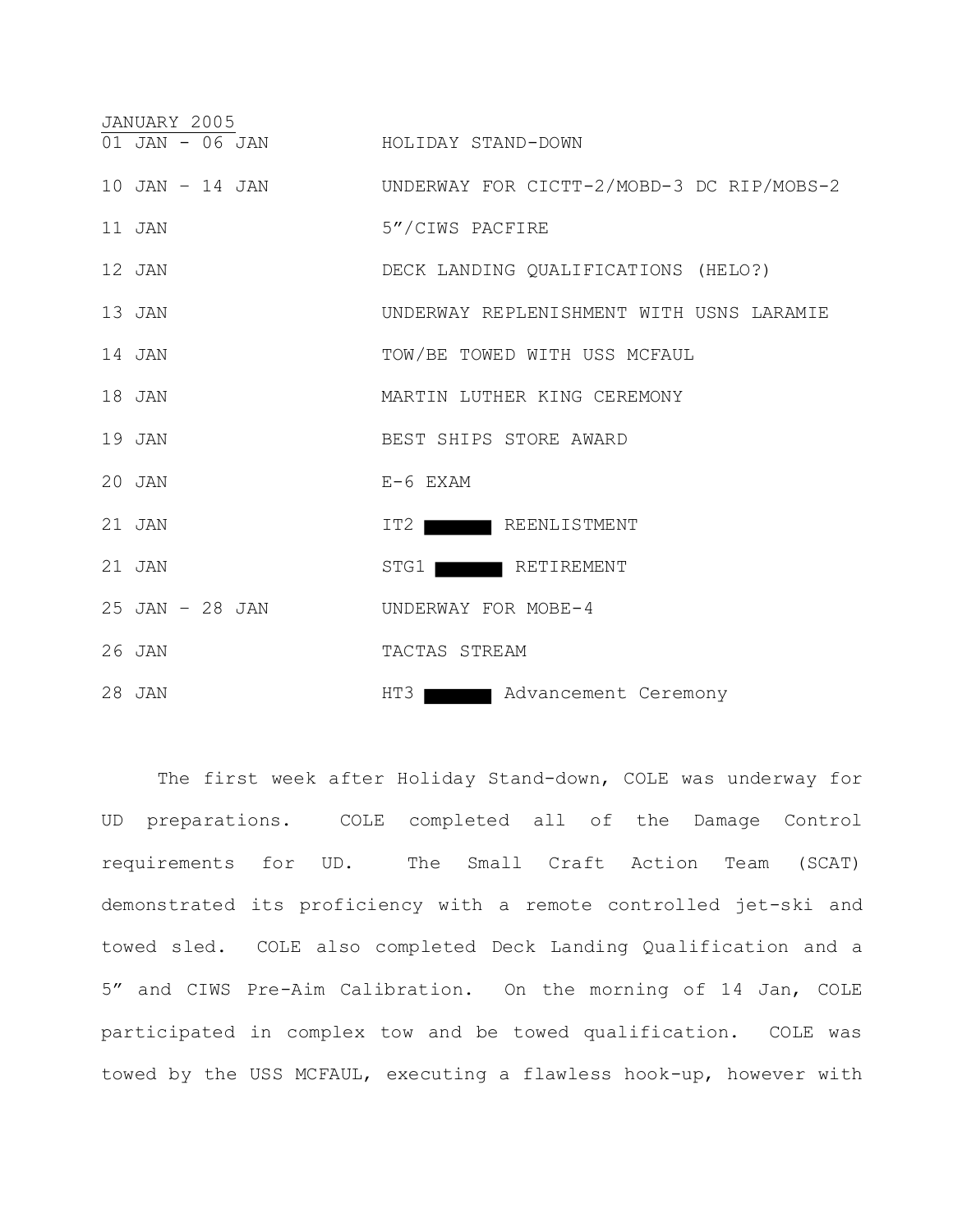decreasing visibility and rough seas; COLE was not able to tow USS MCFAUL. On January 18th, crewmembers participated in a ceremony on the mess-decks paying tribute to Dr. Martin Luther King, Jr. With LTjg **THE TIME I**'s reenactment of the "I have a dream" speech and BM3 and SN 's singing, it was an extremely moving ceremony. On 19 January, DESRON 2 was onboard to present the Supply department with the best ships store award. The week concluded with the reenlistment of IT2 's and the retirement of STG1 . On 25 Jan, COLE got underway in support of MOBE-3, running multiple engineering scenarios to prepare for Underway Demonstration. The morning of 26 Jan, the Sonar Technicians completed a Tactical Towed Array Stream for maintenance and training.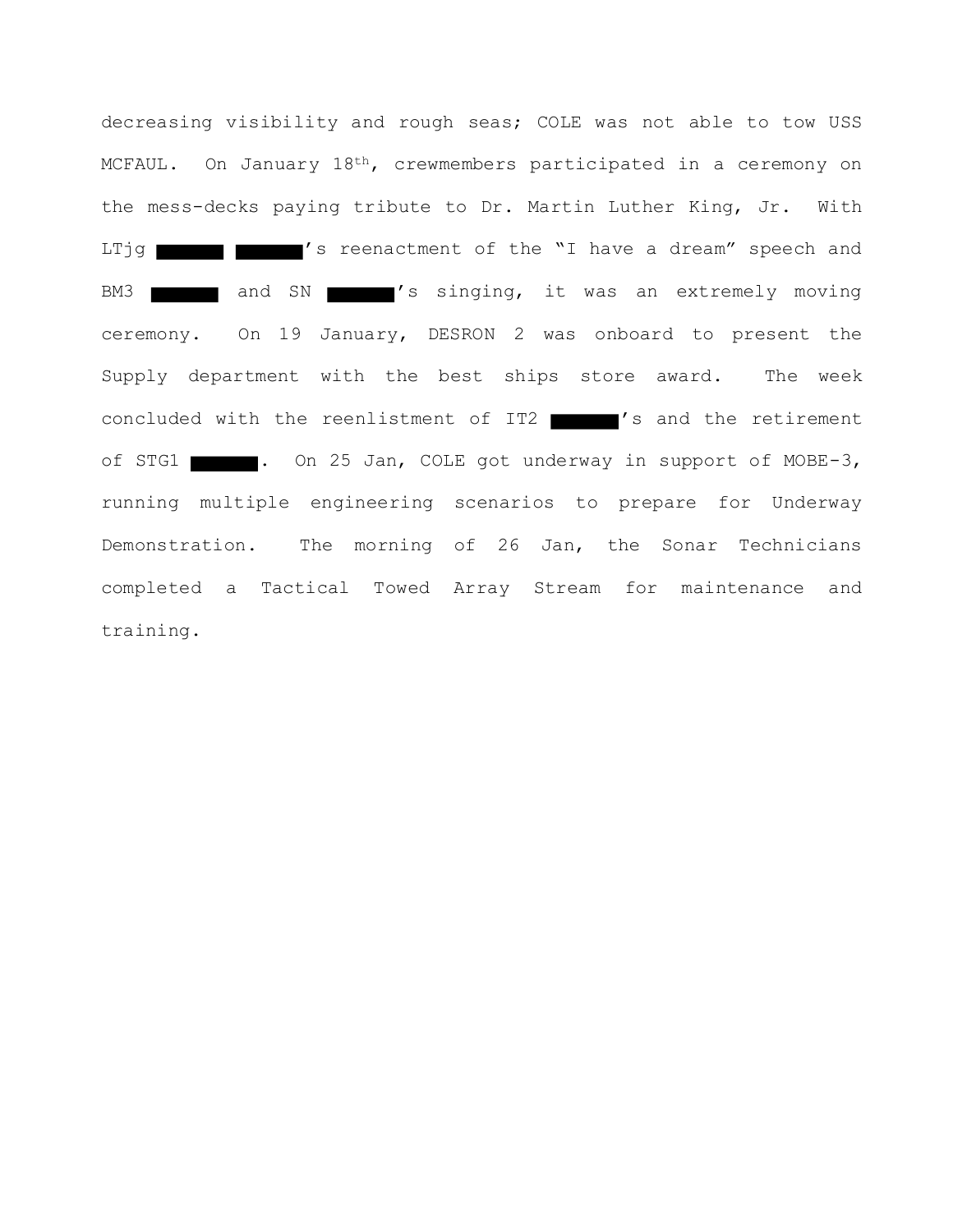## FEBRUARY 2005

| 01 FEB - 04 FEB | ITT WEEK                                   |
|-----------------|--------------------------------------------|
| 03 FEB          | FINAL EVALUATION PROBLEM                   |
| 07 FEB - 11 FEB | UNDERWAY VCOA                              |
| 08 FEB          | UNREP WITH USNS SUPPLY                     |
| 10 FEB - 11 FEB | ANCHORED, CHESAPEAKE LIGHT                 |
| 11 FEB          | UNDERWAY DEMONSTRATION                     |
|                 | 14 FEB - 16 FEB BRIDGE RESOURCE MANAGEMENT |
| 16 FEB          | CMTO FINAL BATTLE PROBLEM                  |
| 17 FEB - 18 FEB | UNDERWAY CDS2 GROUP SAIL                   |
| 17 FEB          | TACTICAL MANUEVERING OF SHIPS              |
| 17 FEB          | ACTIVE/PASSIVE EMATT TRACKEX               |
| 17 FEB          | EMCON DRILL                                |
| 17 FEB          | ADEX                                       |
| 18 FEB          | 5" PACFIRE                                 |
| 18 FEB          | TACTICAL MANUEVERING OF SHIPS              |
| 23 FEB          | AWARDS CEREMONY                            |
| 25 FEB          | MACEDONIAN DIGNITARY TOUR                  |
| 28 FEB          | C4I FAST CRUISE                            |

The month of February began with ITT Week. COLE prepared with multiple scenarios to train for the upcoming battle problem. On FEB 3rd, COLE proved her proficiency to ATG during the Final Battle Problem. COLE performed brilliantly passing FEP and receiving certification in all warfare areas. The week of 7-11 FEB was spent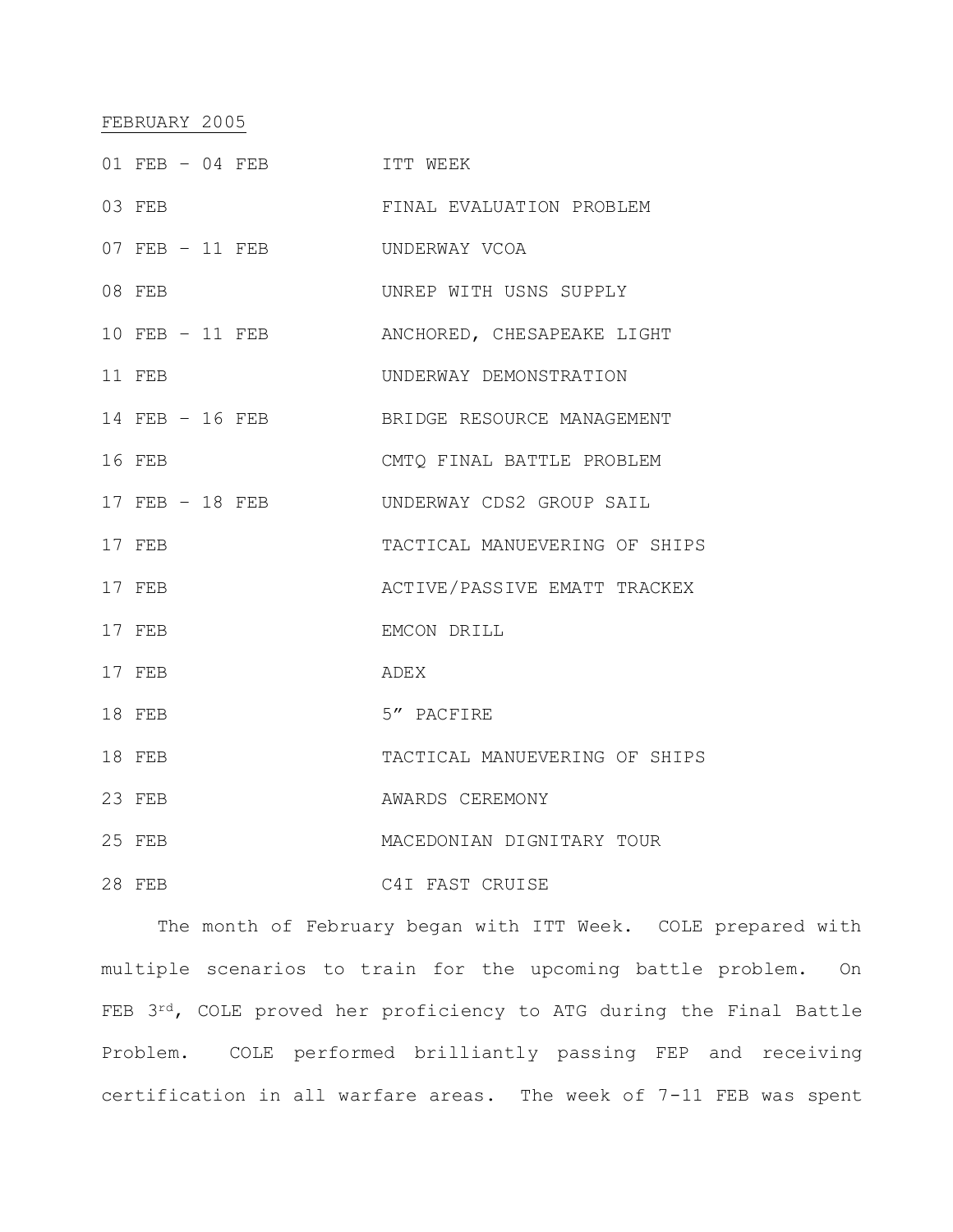preparing for the upcoming Underway Demonstration. With the enthusiasm of the engineers and support from a great crew, Engineering certified during UD. With only one area, left to certify, COLE's STRIKE team prepared rigorously and passed CMTQ on 16 February. With all certifications achieved, COLE was ready to get underway with DESRON 2 to make preparations for the upcoming COMCARSTRKGRU 12 Group Sail. During these two days of underway, COLE maximized training and proficiency. During the Tactical Maneuvering of Ships, COLE operated with USS WINSTON S. CHURCHILL, USS CARR, USS MCFAUL, USS PORTER, USS ARLEIGH BURKE. COLE then began its EMCON Drills, transitioning from non-restrictive emission control, to the maximum emission control with ease and efficiency. During the Active/Passive EMATT Trackex, COLE acted as SAU Commander and direct USS PORTER and USS ARLEIGH BURKE in the prosecution of a live ASW target. COLE also participated in an Air Defense Exercise (ADEX) directing the maneuvering of numerous aircraft. In the evening, COLE again utilized TEAM SONAR in the deployment of the Tactical Towed Array System (TACTAS). The morning of the 18th, began with a 5 inch PACFIRE, completed in less than 2 minutes. The rest of the morning was spent again practicing the tactical maneuvering of ships. By afternoon, DESRON 2 completed the training and COLE returned to Norfolk Naval Station. Upon arrival, the crew was awarded a much deserved 96-hour liberty,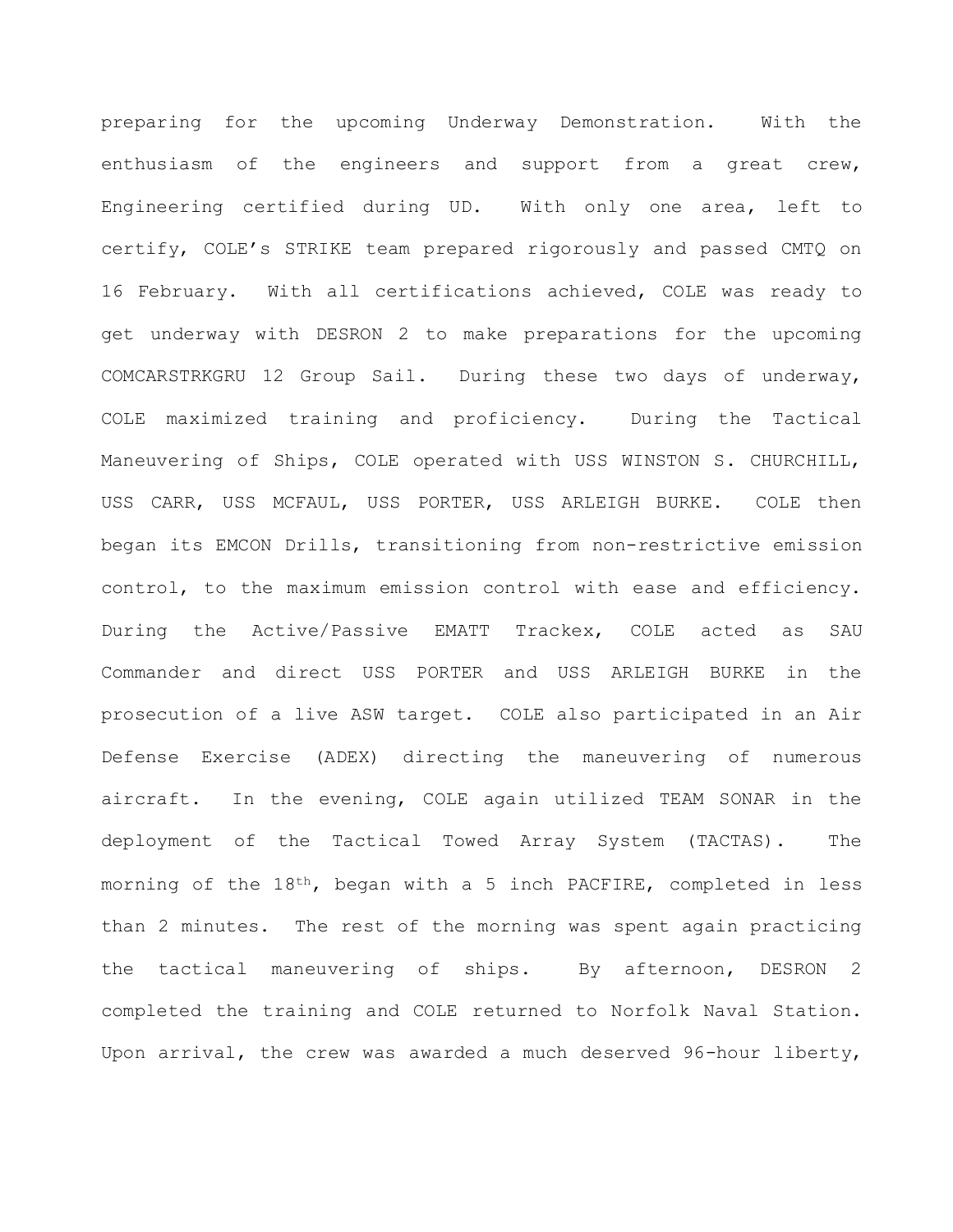as a reward for their hard work and dedication while completing the basic phase of training.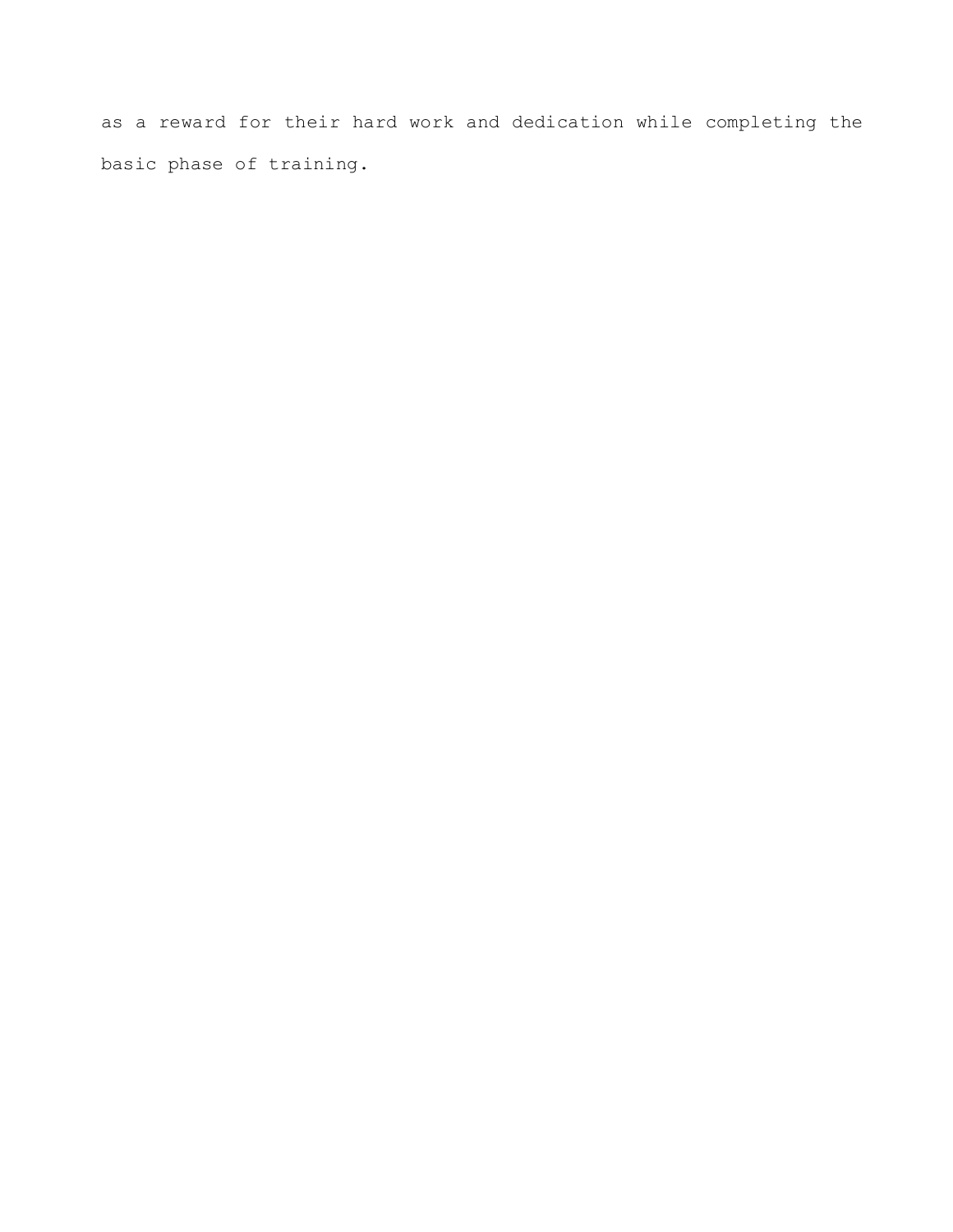### MARCH 2005

- 03 MAR 08 MAR UNDERWAY CCSG12/CDS2 GROUP SAIL
- 03 MAR NAVYWIDE E-6 EXAMINATION
- 03 MAR SMALL BOAT ATTACK
- 03 MAR **EW EXERCISE CRAZYHORSE**
- 04 MAR SLAMEX
- 04 MAR OPPOSED RAS
- 04 MAR SUBMARINE FAMILIARIZATION
- 05 MAR C4I PACKAGE
- 05 MAR TACTICAL MANEUVERING OF SHIPS
- 05 MAR **ASW VECTAC EVENT**
- 05 MAR **ASW PASSIVE TRACKING EXERCISE**
- 05 MAR IW TRAINING
- 06 MAR SLAMEX
- 06 MAR TACTICAL MANEUVERING OF SHIPS
- 06 MAR PHOTOEX
- 06 MAR ASW ACTIVE/PASSIVE TRACKING EXERCISE
- 06 MAR CHOKEPOINT TRANSIT
- 07 MAR SLAMEX
- 07 MAR SMALL BOAT TRANSFER WITH SUBMARINE
- 07 MAR ASW EXERCISE
- 07 MAR LONG RANGE ENCOUNTEREX
- 07 MAR UNDERWAY REPLENISHMENT WITH USNS KANAWA
- 08 MAR TACTICAL MANEUVERING OF SHIPS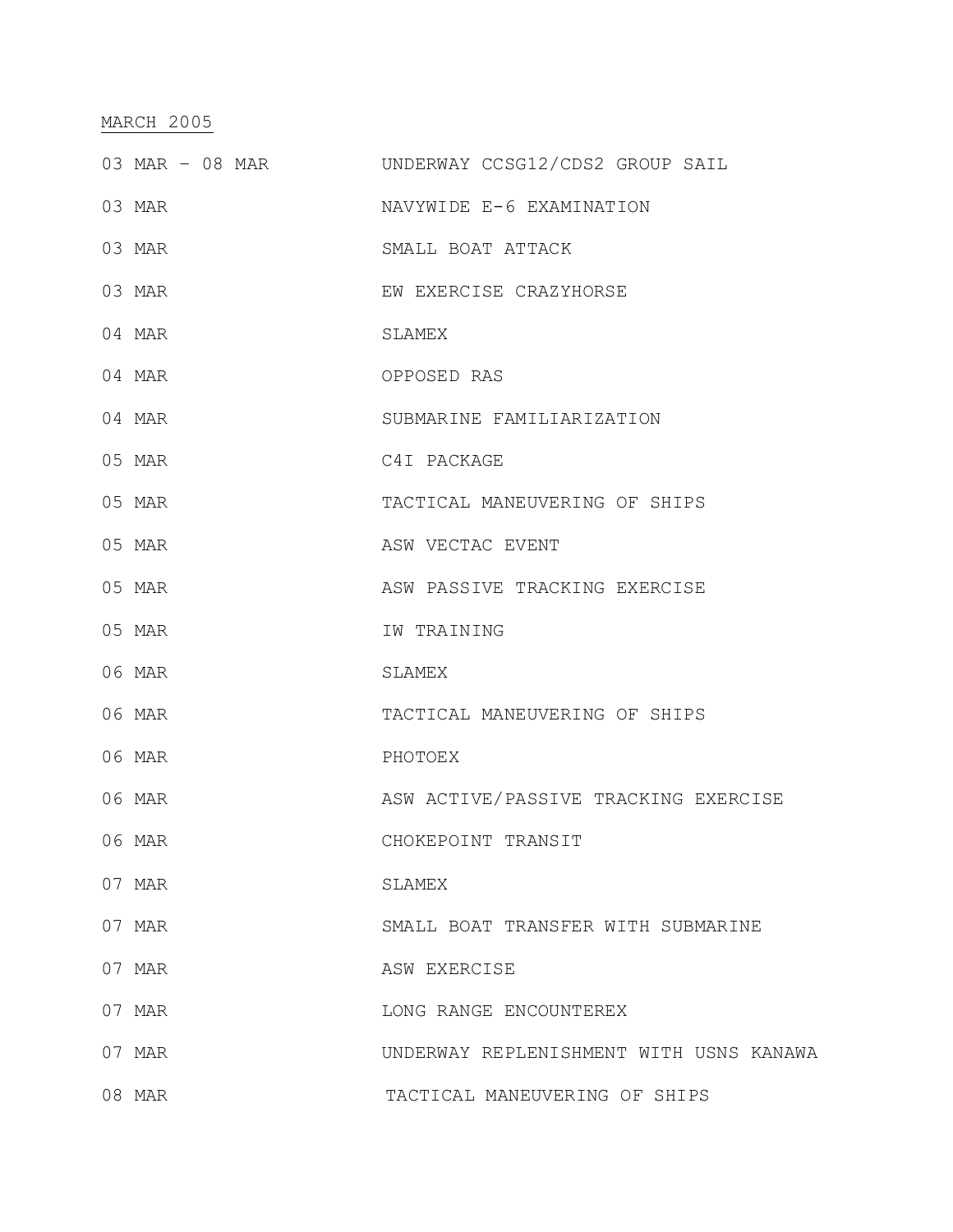

March was a busy month for COLE and the crew was underway working up for BALTOPS '05. During this time, COLE participated in many evolutions to sharpen the skills of the crew in their respective warfare areas. The crew successfully showed their seamanship and tactical skills during a small boat attack, SLAMEX, opposed RAS, ASW events, tactical maneuvering evolution, PHOTOEX, and TOWEX. March was also a month of activity and promotional opportunity for the crew as well. Junior sailors were given the opportunity to advance during their respective examinations through out the month. Crewmembers were acknowledged for their efforts and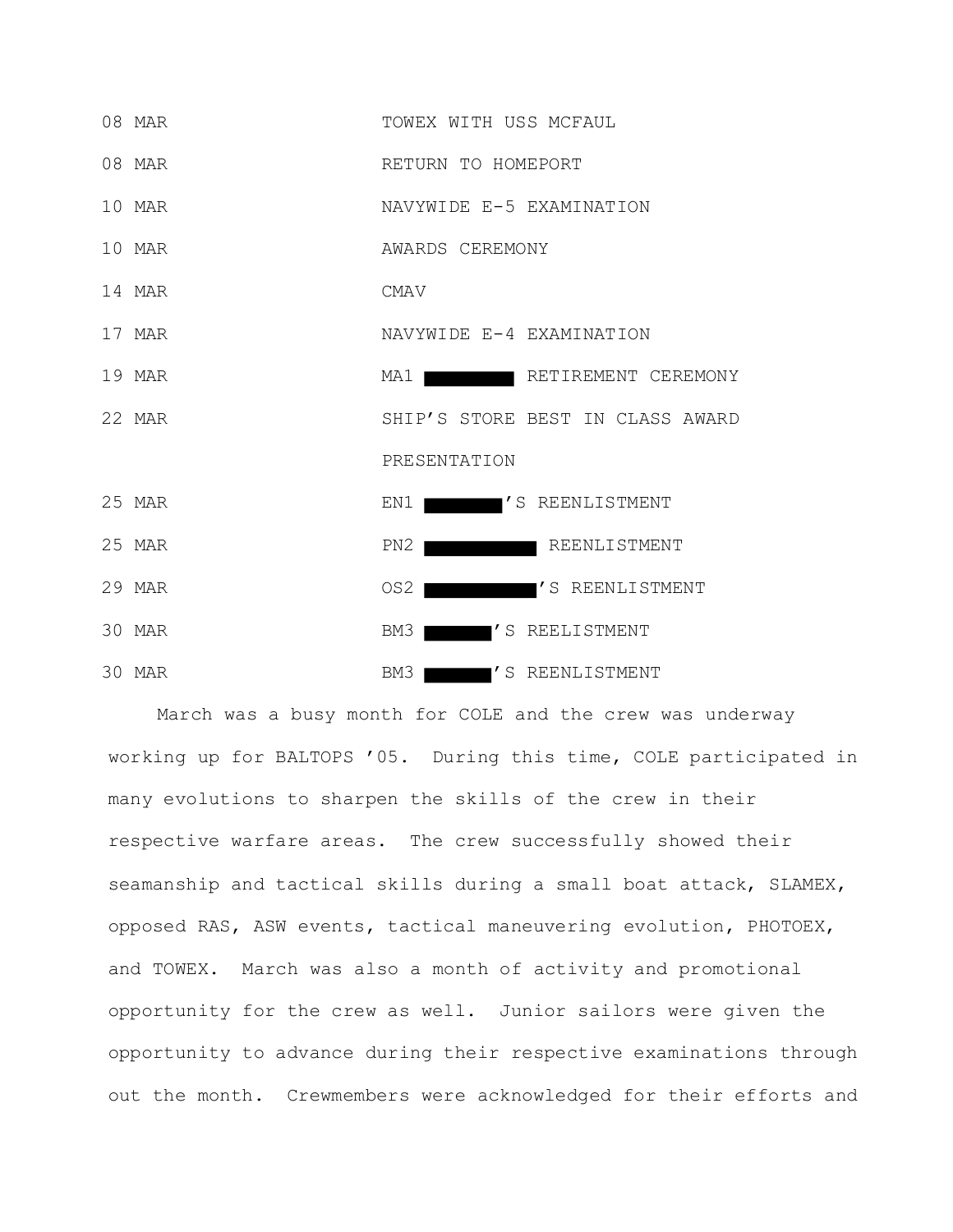hard work during an awards ceremony as well as the re-enlistment of five sailors. The ship's store was recognized for its outstanding work with a "Best in Class" ship's store award.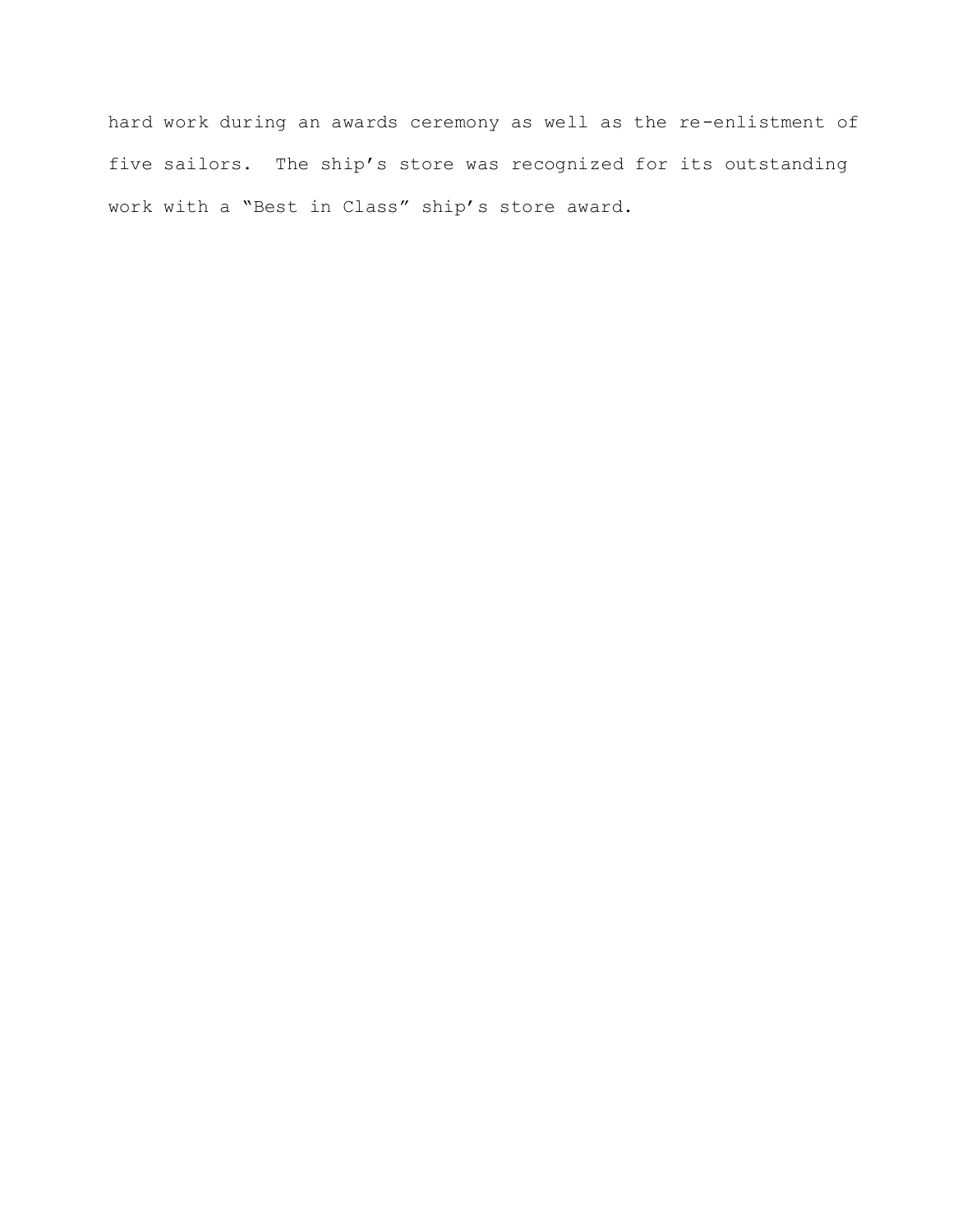### APRIL 2005

| 04 APRIL - 8 APRIL NSFS TEAM TRAINER      |                                                     |
|-------------------------------------------|-----------------------------------------------------|
| 06 APRIL                                  | HELO FIREFIGHTING TEAM TRAINER                      |
| 06 APRIL                                  | LTJG AND LTJG RECEIVE                               |
|                                           | SWO QUALIFICATION                                   |
| 07 APRIL                                  | USS COLE HOSTS CDS2 CO'S ASW                        |
|                                           | ROUNDTABLE MEETING                                  |
| 08 APRIL                                  | CNSL CPO GOLF TOURNAMENT                            |
| 12 APRIL                                  | CSC / CS1 REELISTMENT                               |
| 15 APRIL                                  | ICC REELISTMENT                                     |
| 18 APRIL                                  | AVIATION CERTIFICATION                              |
| 20 APRIL                                  | HELO FIREFIGHTING EVALUATION                        |
| 20 APRIL                                  | PIERSIDE AMMUNITION ONLOAD                          |
| 21 APRIL                                  | SLAMEX                                              |
| 25 APRIL - 26 APRIL PRE-DEPLOYMENT BRIEFS |                                                     |
|                                           | 25 APRIL - 28 APRIL ANTI-TERRORISM FORCE PROTECTION |
|                                           |                                                     |

### CERTIFICATION

April started off with the crew preparing for its Aviation Certification by attending fire-fighting school. Two weeks later, COLE passed the certification exam and was re-qualified for flight deck operations. LTjg and LTjg received their SWO pins and three sailors re-enlisted. DESRON TWO held the ASW roundtable meeting onboard COLE, in preparation for BALTOPS '05. The Chief's Mess enjoyed a day of golfing at the CNSL CPO Golf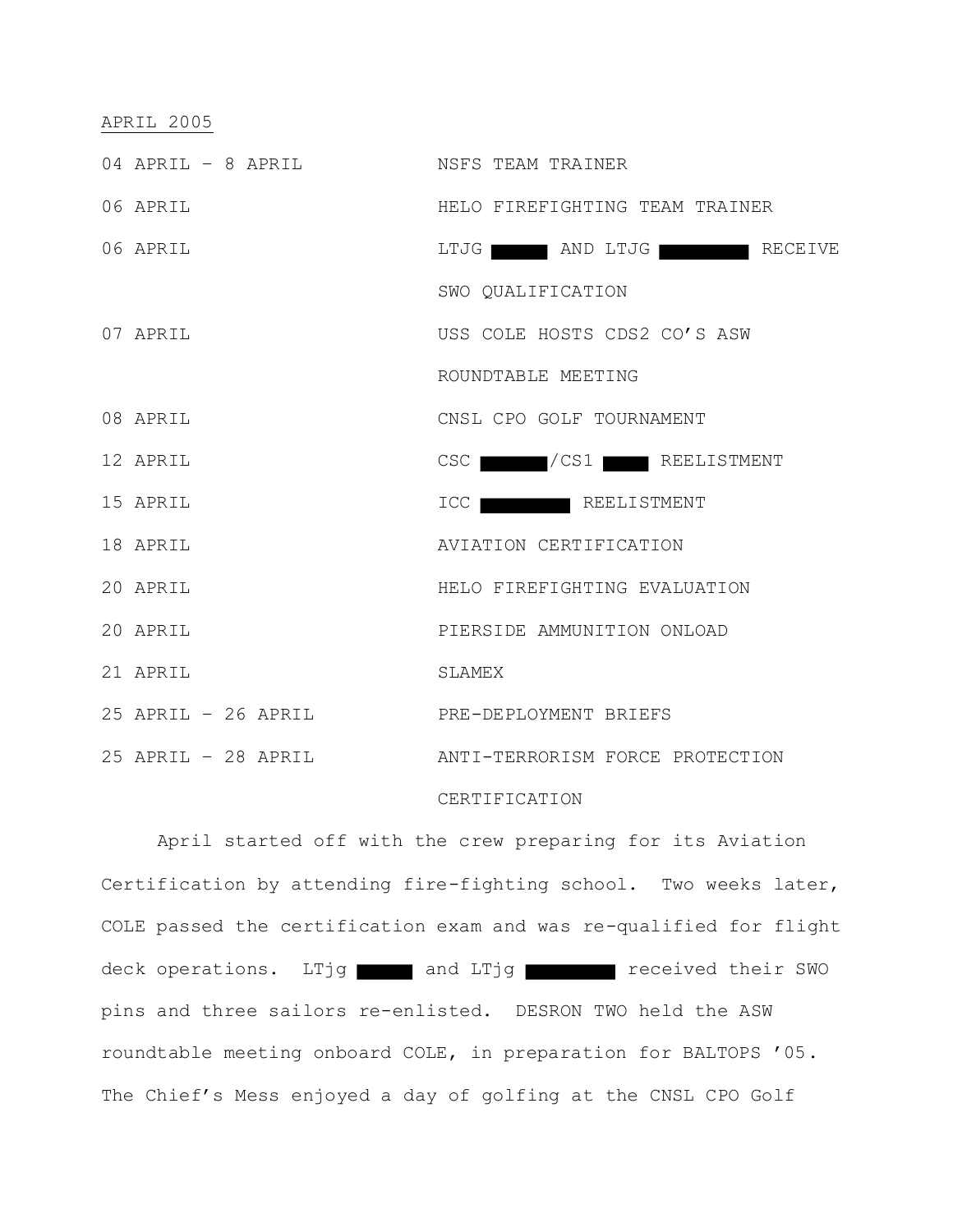Tournament. The Tomahawk team honed their skills during a SLAMEX's and the ATFP team was certified late in the month. COLE made its last preparations for BALTOPS '05, ready to get underway in May.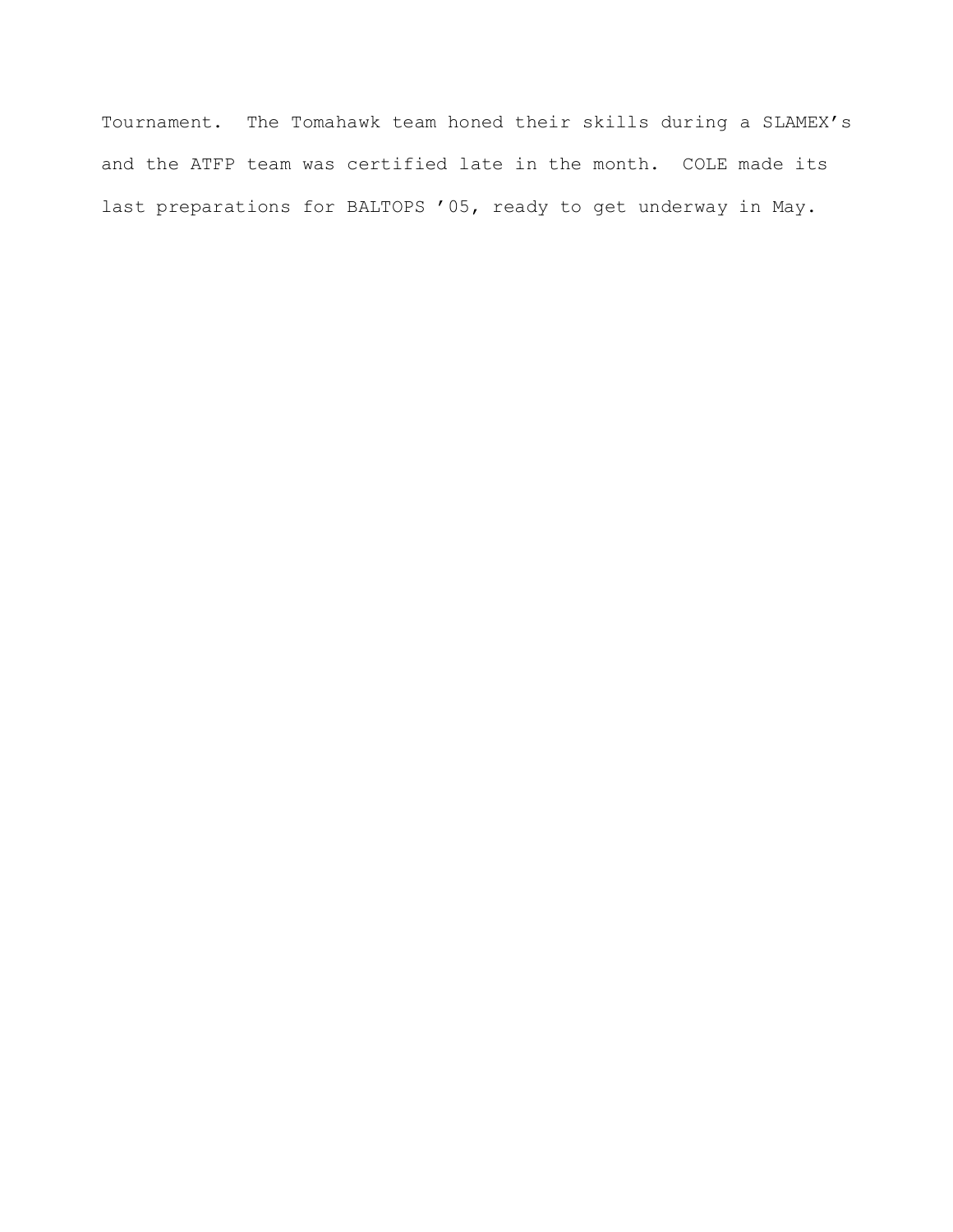# MAY 2005

| $2$ MAY $-$ 4 MAY | U/W NSFS                               |
|-------------------|----------------------------------------|
| 6 MAY             | OPEN HOUSE FOR FRIENDS AND FAMILY      |
| 9 MAY             | SAFETY SURVEY                          |
| 10 MAY - 12 MAY   | AMMUNITION ONLOAD, YORKTOWN            |
| 20 MAY            | UNDERWAY, TRANSLANT TO BALTOPS 2005    |
| 20 MAY            | UNDERWAY REPLENISHMENT WITH USNS JOHN  |
|                   | LENTHALL                               |
| 21 MAY            | <b>DIVTACS</b>                         |
| 21 MAY            | ADEX                                   |
| 23 MAY            | OFFICER PROMOTION LTJG WE AND LTJG     |
|                   |                                        |
| 23 MAY            | ADEX                                   |
| 24 MAY            | FLASHING LIGHT/FLAGHOIST/SEMAPHORE     |
|                   | <b>EXERCISE</b>                        |
| 25 MAY            | QUICKDRAW-MOB RECOVERY DRILLS WITH     |
|                   | USS MCFAUL                             |
| 25 MAY            | DIVTACS WITH USS ANZIO, USS ARLEIGH    |
|                   | BURKE, USS MCFAUL AND USS TORTUGA      |
| 26 MAY            | VBSS BOARDING EXERCISES<br>USS<br>WITH |
|                   | TORTUGA                                |
| 26 MAY            | EMATT/REXTORP                          |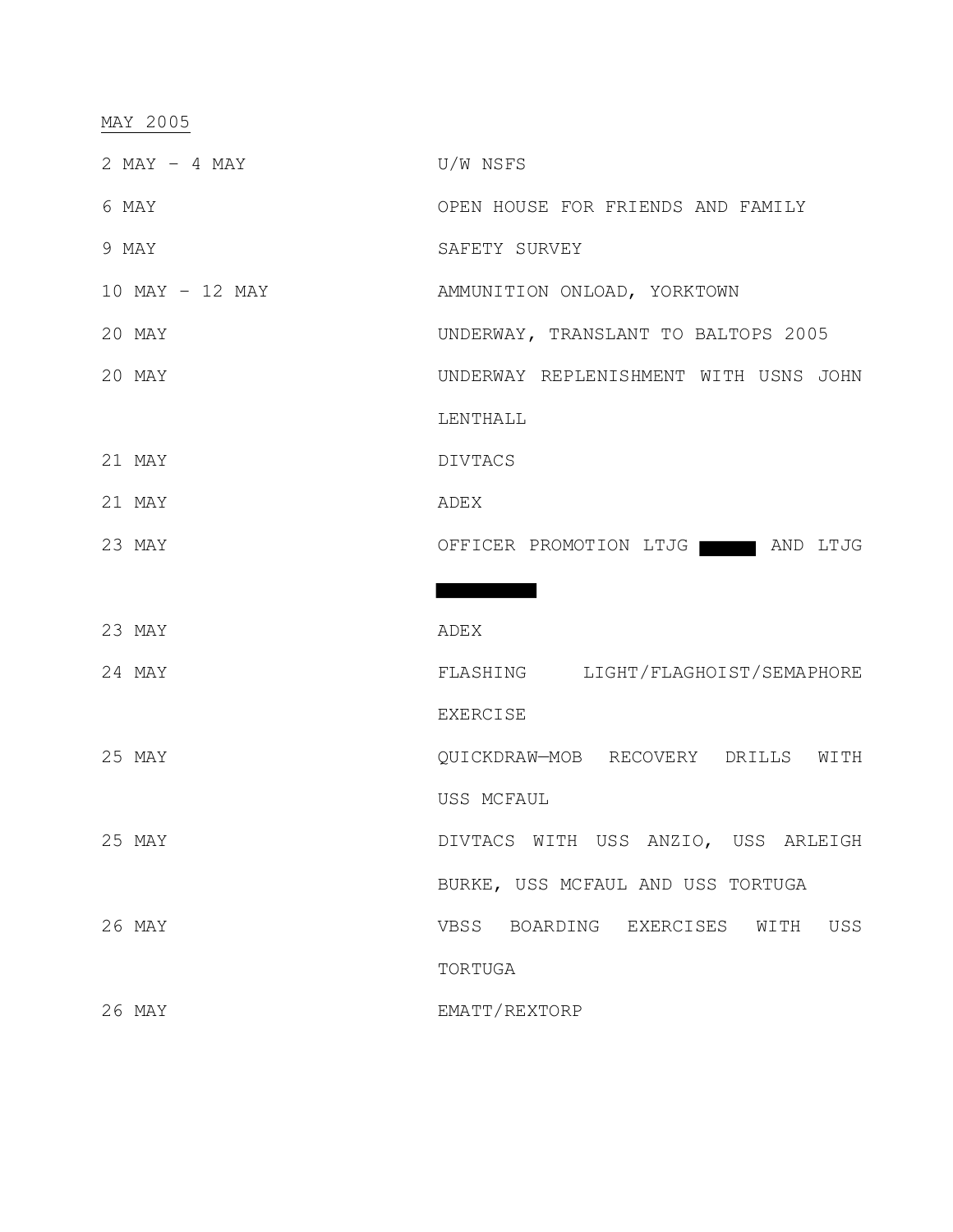26 MAY CROSSDECK OPERATIONS WITH USS ANZIO, USS ARLEIGH BURKE, USS MCFAUL AND USS **TORTUGA** 

27 MAY SMALL ARMS FAMILIARIZATION FIRING

27 MAY DIVTACS WITH USS ANZIO, USS ARLEIGH BURKE, USS MCFAUL AND USS TORTUGA 27 MAY 5 INCH PACFIRE 27 MAY DECK LANDING QUALIFICATIONS 27 MAY ADEX

On May 20<sup>th</sup> USS COLE along with USS ANZIO, USS ARLEIGH BURKE and USS TORTUGA departed Norfolk, VA for operations across the Atlantic. The first day out was a busy day with a 5 inch and CIWS Pacfire following Sea and Anchor as well as the group's first underway replenishment during this transit. The following day, the ship began its normal underway routine, completing non-maneuvering divisional tactics with the USS TORTUGA AND USS MCFAUL. Later that evening, our Air Warfare Coordinators participated in an Air Defense exercise, defending the ship from multiple threat aircraft. On Sunday, May 22nd the ship participated in Man Overboard Drills, practicing shipboard recovery operations. Two junior officers onboard USS COLE were promoted from Ensign to Lieutenant Junior Grade, LTjg **Canadian Canadian Canadian Canadian Canadian Canadian Canadian Canadian Canadian Canadian Canadian Canadian Canadian Canadian Canadian Canadian Canadian Canadian Canadian Canadian Canadian Canadian Canadian Ca**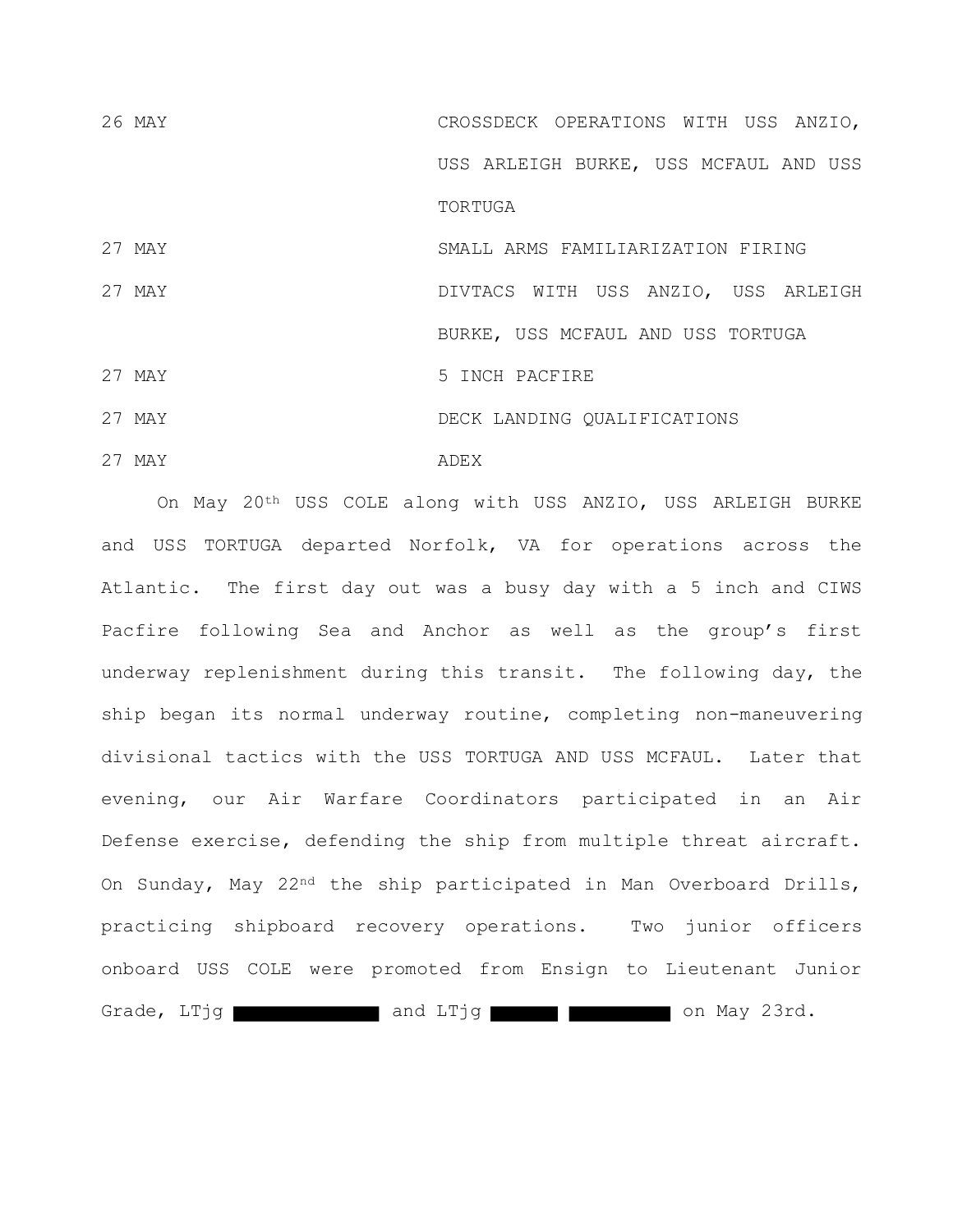| 04 JUN - 16 JUN |  | BALTOPS 05                          |
|-----------------|--|-------------------------------------|
| 31 MAY - 02 JUN |  | SLAMEX                              |
| 31 MAY - 05 JUN |  | PORT VISIT: VENTSPILS, LATVIA       |
| 13 JUN          |  | VBSS Boarding of M/V Eugene A.      |
|                 |  | Obregon                             |
| 14 JUN - 16 JUN |  | SLAMEX                              |
| 15 JUN - 19 JUN |  | PORT VISIT: KIEL, GERMANY           |
| 18 JUN - 29 JUN |  | TRANSIT TO CONUS (PHILADELPHIA, PA) |
| 21 JUN - 23 JUN |  | SLAMEX                              |
| 28 JUN - 30 JUN |  | ARRIVE PHILADELPHIA, PA             |
| 28 JUN - 30 JUN |  | SLAMEX                              |
| 29 JUN - 05 JUL |  | INPORT PHILADELPHIA, PA             |

COLE pulled into Philadelphia for the "Let Freedom Ring" concert on July 4th weekend. The ship was escorted up the Delaware River by 5 Black Hawk helicopters, Philadelphia Fire Department tugs spraying red, white, and blue water, and the battleship NEW JERSEY firing its Saluting Battery. The crew participated in the "Let Freedom Ring" celebration at Independence Hall and 2 parades. They were afforded the opportunity to attend a Philadelphia Phillies game, during which CDR Solo threw out the first pitch and the color guard participated in the National Anthem. The crew was given a tour the NEW JERSEY and attended the Live 8 concert. The CO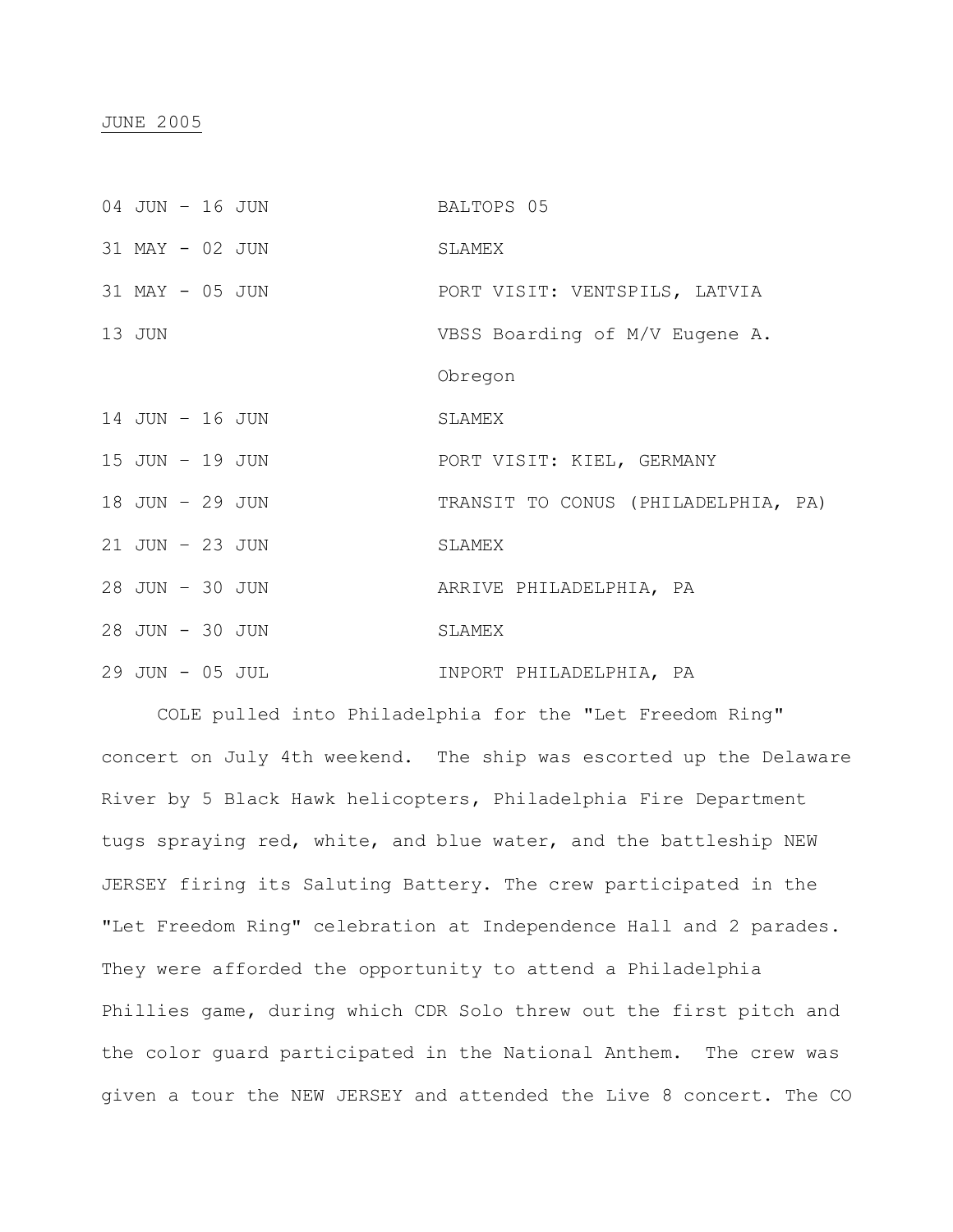and XO met with the mayor and the Ship hosted a ceremony on the flight deck for the "Sons of the American Revolution" (organized the "Let Freedom Ring" Ceremony), and Philadelphia Navy League.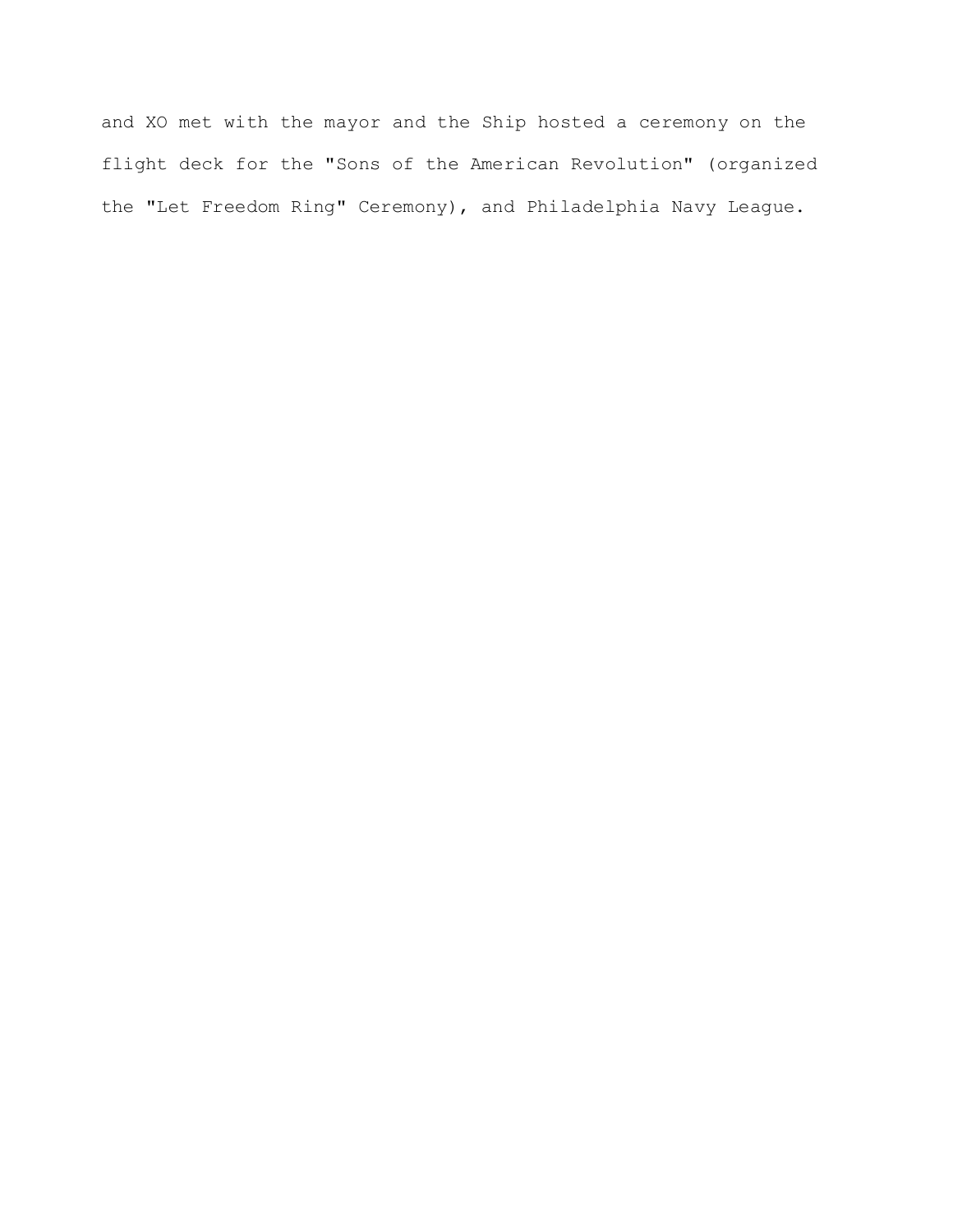### JULY 2005

| 29 JUN - 05 JUL | INPORT PHILADELPHIA, PA              |
|-----------------|--------------------------------------|
| 05 JUL          | DEPART PHILADELPHIA, PA              |
| 06 JUL          | ARRIVE NORFOLK, VA                   |
| 07 JUL          | SLAMEX                               |
| 07 JUL - 10 JUL | CREW HOLIDAY                         |
| 11 JUL - 12 JUL | LINK MITE                            |
| 11 JUL - 12 JUL | NSFS REFRESHER                       |
| 13 JUL          | COLE King's Dominion Day             |
| 14 JUN - 19 JUN | UNDERWAY FOR HST SUSTAINMENT SUPPORT |
| 14 JUL          | SLAMEX                               |
| 20 JUL - 21 JUL | UNDERWAY IMPASS                      |
| 21 JUL          | SLAMEX                               |
| 28 JUL          | ASW MITE                             |
| 29 JUL          | FCC GUNSHER RETIREMENT               |

Upon return home from Philadelphia, the COLE crew was given a well deserved long weekend after nearly two months away from their families. Families and friends of COLE's crew had a special day at King's Dominion to enjoy the rides and thrills of the theme park. On July 14th, COLE made preparations and got underway to support the HARRY S. TRUMAN STRIKE GROUP in qualifying their flight crews. COLE performed flawlessly as "plane-guard" during flight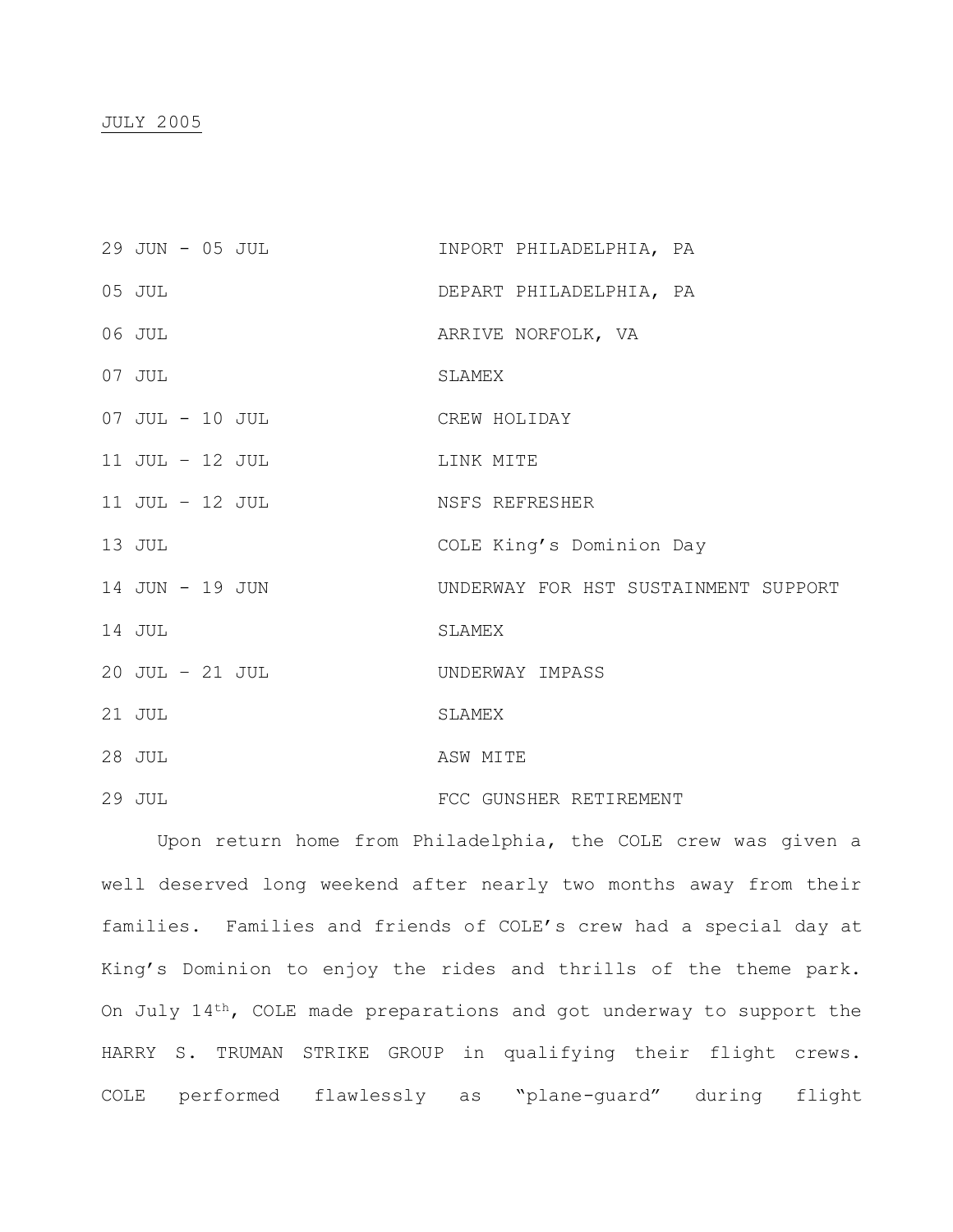operations. During the underway, COLE re-qualified its 5" Naval Gun team during IMPASS. To close out the month of July, members of the crew attended FCC(SW)  $\blacksquare$ 's retirement ceremony. It was a bittersweet goodbye for many as FCC(SW) was a well respected and loved member of the crew.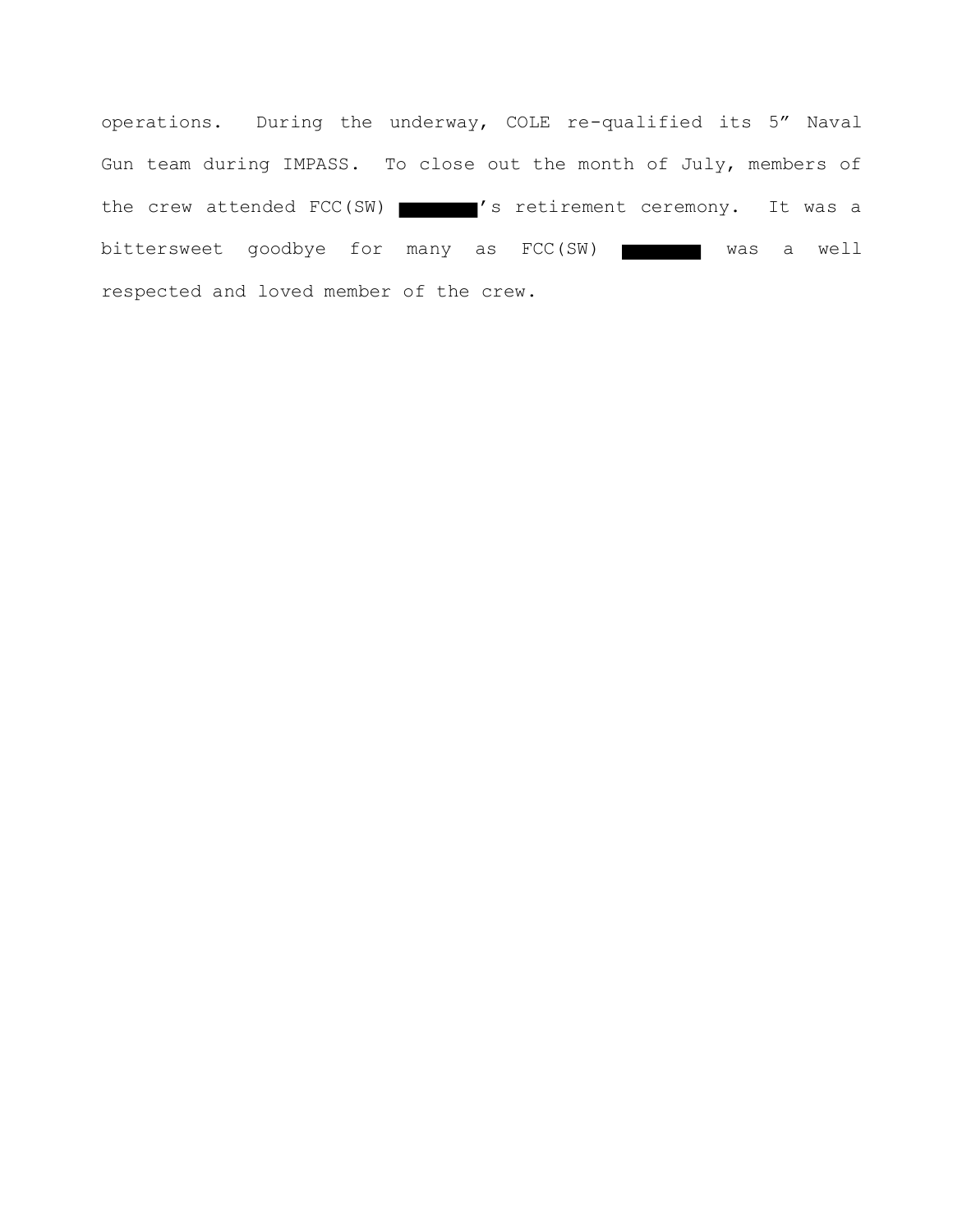## AUGUST 2005

| 1 AUG $-$ 2 AUG | LINK MITE                            |
|-----------------|--------------------------------------|
| $3 AUG - 4 AUG$ | CDS2 MOCK TRAINING ASSESMENT         |
| 3 AUG           | SLAMEX                               |
| 10 AUG          | COLE CREW HOLIDAY TO KINGS DOMINION  |
| 11 AUG          | COMMANDER, STRIKE GROUP 12 COC       |
| 15 AUG - 25 AUG | U/W FOR NASSAU ESGEX OPPOSING FORCES |
|                 | SUPPORT                              |
| 26 AUG          | COLE CREW HOLIDAY TO OCEAN BREEZE    |
|                 | WATER PARK                           |
| 30 AUG - 31 AUG | AFLOAT TRAINING GROUP TRAINING       |
|                 | ASSESMENT                            |

COLE began August preparing for an Afloat Training Group Training Assessment by doing a practice Training Assessment with DESRON TWO. The COLE MWR staff set up another COLE CREW DAY and King's Dominion. On the 11th of August, COLE's ISIC had a change of command, during which RDML Raymond Spicer took over as COMANDER, CARRIER STRIKE GROUP TWELVE. COLE got underway for ten days in August to play "opposing forces", helping the NASSAU STRIKE GROUP prepare for an up-coming deployment. COLE took part in various scenarios and received high marks on her training effectiveness. Upon return to Norfolk, the crew had a COLE DAY at Ocean Breeze Water Park, courtesy of the MWR representatives. COLE closed out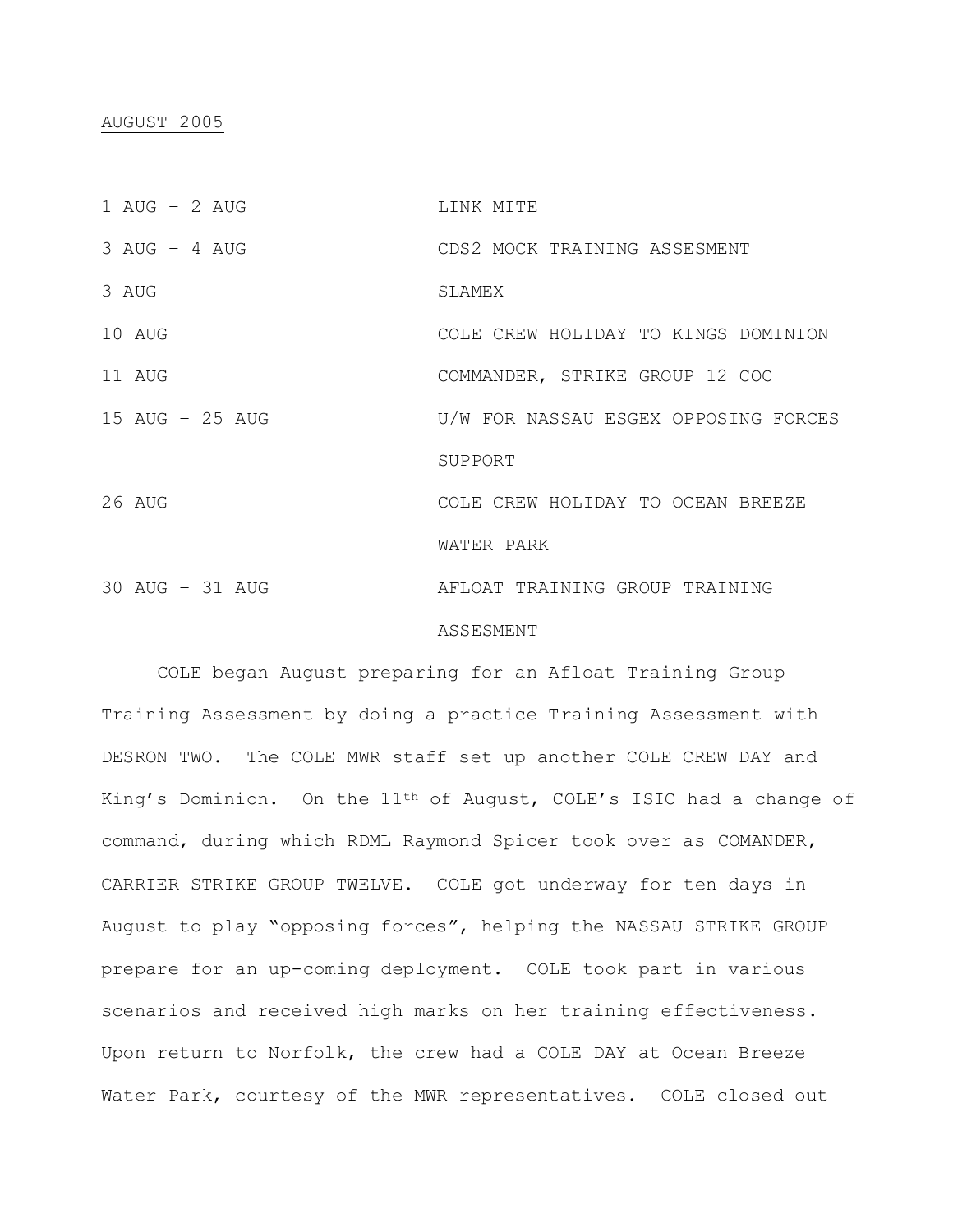August by setting the standard for the Atlantic Fleet on the Afloat Training Group Training Assessment, by scoring a 98%. COLE's score was the highest mark on a ATG TA yet.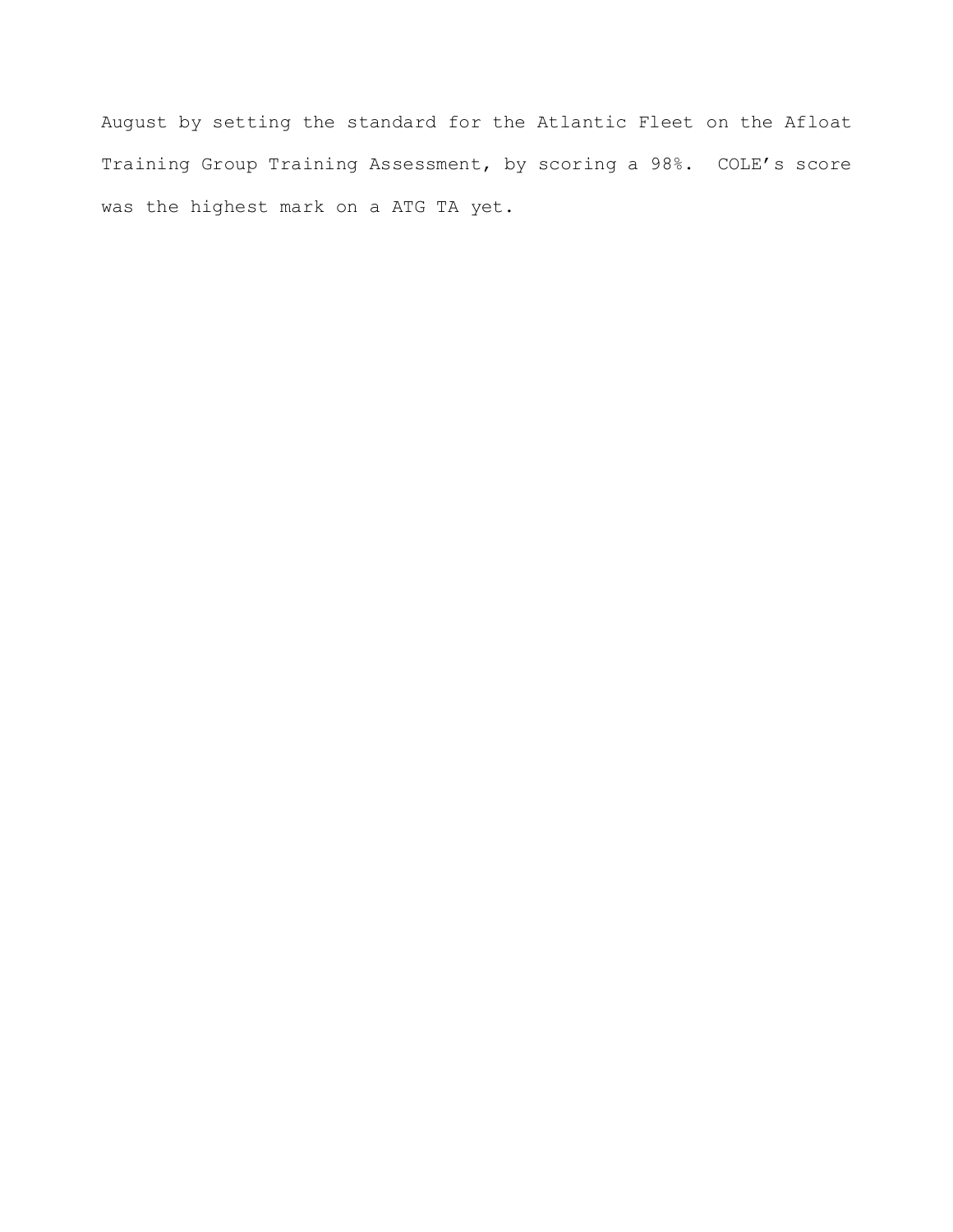#### SEPTEMBER 2005

| 05 SEP          | LABOR DAY HOLIDAY                    |
|-----------------|--------------------------------------|
| 08 SEP          | SLAMEX                               |
| 13 SEP - 15 SEP | LINK MITE AND VISEX                  |
| 15 SEP          | SLAMEX                               |
| 16 SEP          | POW/MIA RECOGNITION DAY              |
| 16 SEP          | CPO PINNING                          |
| 20 SEP          | CDS2 CHANGE OF COMMAND ONBOARD USS   |
|                 | COLE                                 |
| 22 SEP          | ASW MITE                             |
| 26 SEP - 29 SEP | COMMANDING OFFICER UNDERWAY TIME FOR |
|                 | TRANSIT TO SAVANNAH, GA              |
| 30 SEP          | INPORT OF SAVANNA, GA                |

The highlight onboard COLE during the month of September was welcoming nine new members into the Chief Petty Officer community. The Chief's Mess hosted a ceremony for their new compatriots, presenting the new members with their Chief's Anchors and new covers. COLE was also honored as the host for the Destroyer Squadron Two Change of Command. Commodore Cruze was honored for his time as DESRON TWO and Captain Sharpe was welcomed with due regards. To close out the month, COLE got underway to Savannah, Georgia for a port visit and town celebration.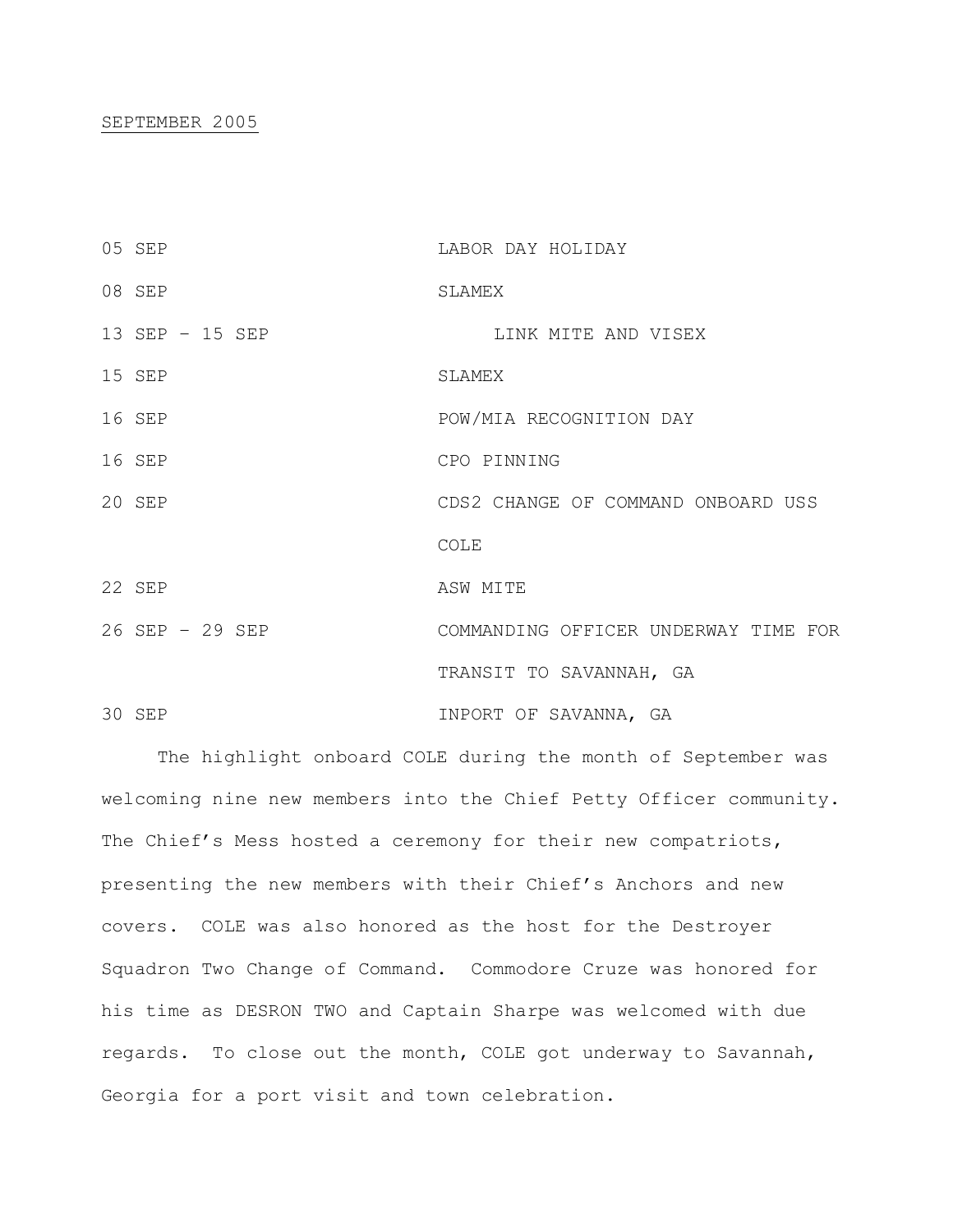## OCTOBER 2005

| 29 SEP - 05 OCT | INPORT OF SAVANNAH, GA              |
|-----------------|-------------------------------------|
| 06 OCT - 07 OCT | UNDERWAY TRANSIT TO NORFOLK         |
| 10 OCT          | COLUMBUS DAY                        |
| 11 OCT - 13 OCT | VISEX MITE                          |
| 12 OCT          | USS COLE MEMORIAL CEREMONY          |
| 13 OCT          | SLAMEX                              |
| 14 OCT          | RDML SPICER, ENTSTKGR, VISIT TO USS |
|                 | COLE                                |
| 17 OCT          | WINTER UNIFORM SHIFT                |
| 17 OCT          | PIERSIDE AMMUNITION ONLOAD          |
| 21 OCT          | INDUSTRIAL COLLEGE OF THE ARMED     |
|                 | FORCES SHIP VISIT                   |
| 24 OCT - 28 OCT | COMMANDING OFFICER'S UNDERWAY TIME  |

The USS COLE was welcomed by Savannah's community by numerous events. During transition, Fort Jackson rendered honors to the Cole by firing off their cannons. Once pulled into Savannah, the crew participated in many Oktoberfest events. COLE crew was involved with numerous volunteer work project such as house painting events, helping support a children's play area, and preservation of Ft Jackson. Savannah's Navy League held a reception for dignified members its League along with select members of the Crew to strengthen the ties between active duty and retired military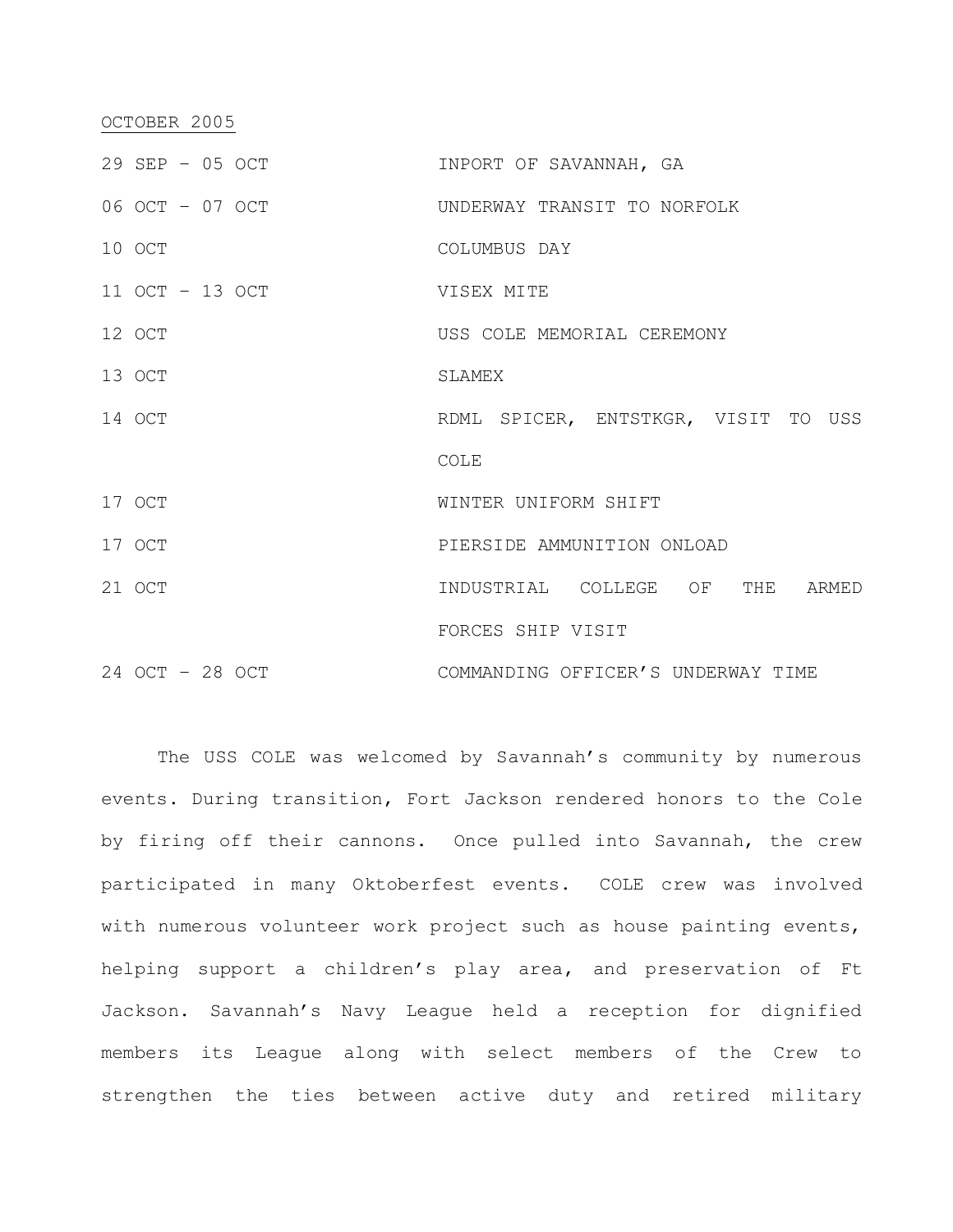families. On the 12th of October, the crew gathered at the USS COLE Memorial at Naval Station, Norfolk for a ceremony in memory of the attack on the ship in 2000 in Aden, Yemen. Former crewmembers and family members of the seventeen sailors who died in the attacks attended the ceremony. The crew paid tribute to its fallen shipmates through a wreath laying ceremony, a twenty-one rifle salute, and Taps played by a Marine Corps bugler.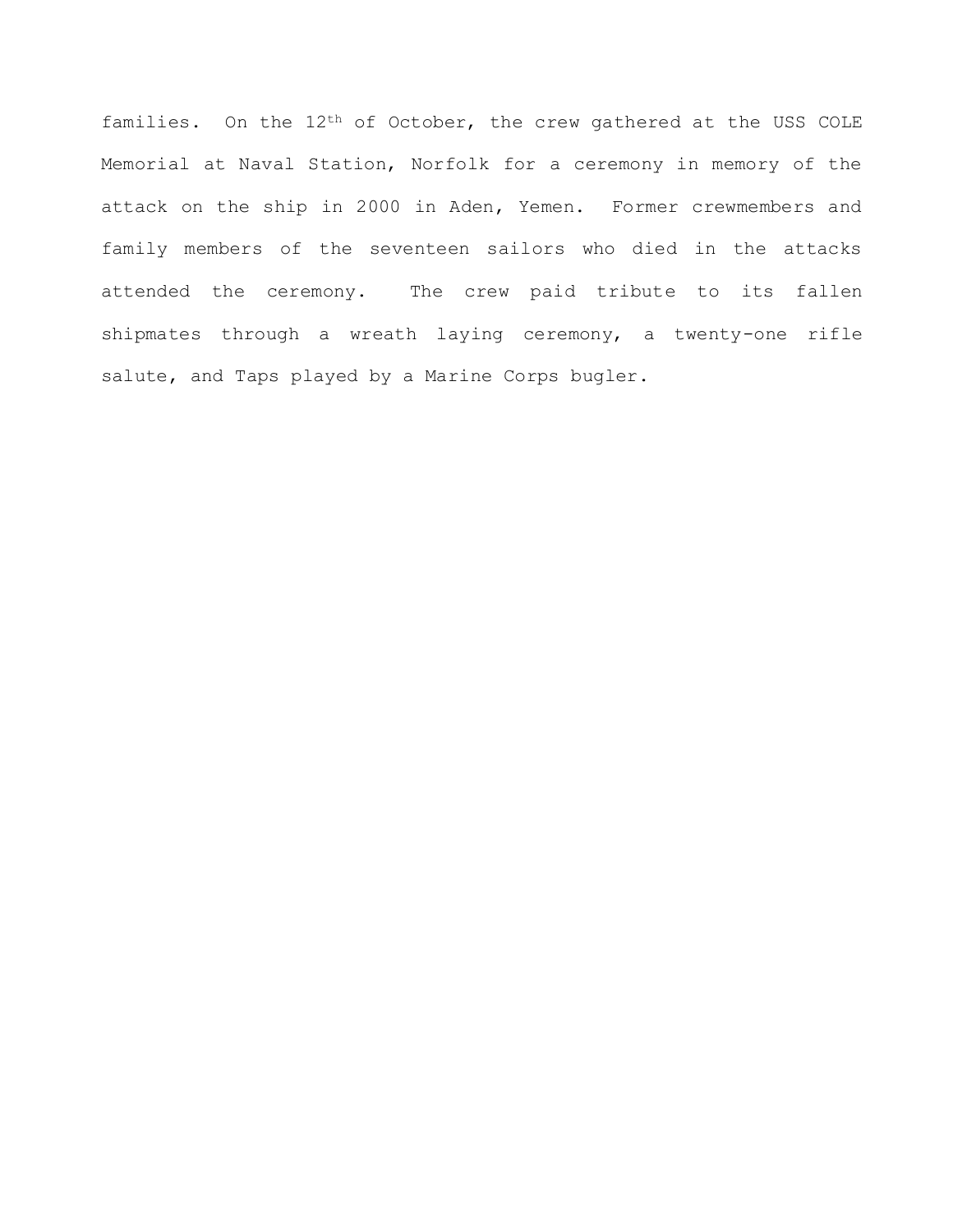November 2005

| 3 NOV            | SLAMEX                        |
|------------------|-------------------------------|
| 7 NOV            | SNA SOCIAL                    |
| $7 NOV - 9 NOV$  | LINK/COMMS/GCCS MITE          |
| 10 NOV           | CDS2 LUNCHEON                 |
| 10 NOV           | SLAMEX                        |
| 12 NOV           | CNSL BOY SCOUT TOUR           |
| 14 NOV           | NJROTC TOUR                   |
| $14$ NOV - 2 DEC | 6A1 CMAV                      |
| 17 NOV           | SLAMEX                        |
| 19 NOV           | ENS AND ENS RECEIVE           |
|                  | SWO PINS                      |
| 21 NOV - 25 NOV  | INTEL/EW MITE                 |
| 22 NOV           | SAFETY STAND-DOWN             |
| 24 NOV           | THANKSGIVING                  |
| $28$ NOV - 4 DEC | TRIDENT WARRIOR IN-PORT PHASE |

November started off with Strike Division proving their skills through completing another successful SLAMEX. COLE's communications, GCCS-M, and Link capabilities were flexed and proven by a MITE, thanks to the hard work of Combat Systems and Operations Departments. The CDS2 Luncheon was a great session for communicating COLE's successes and priorities to the CDS2 Staff. Ensigns and and both became full-fledged Surface Warfare Officers on the 19<sup>th</sup> of November by receiving their pins.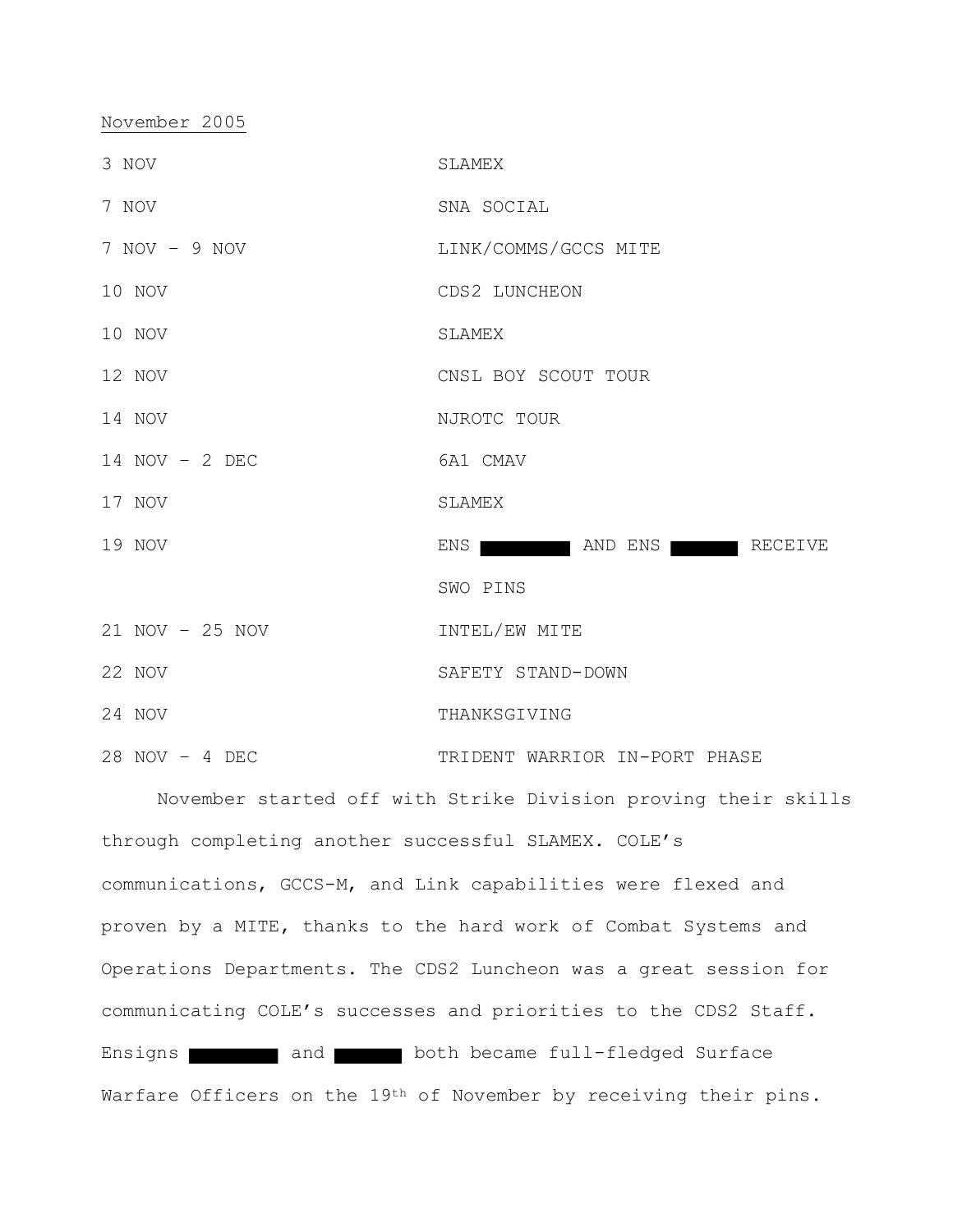The 22<sup>nd</sup> of November brought the COLE Crew a well-deserved standdown session to enjoy Thanksgiving with family and friends. After our break, COMMO and the IT's were busy with an in-depth Trident Warrior install, updating our ship for future communication developments.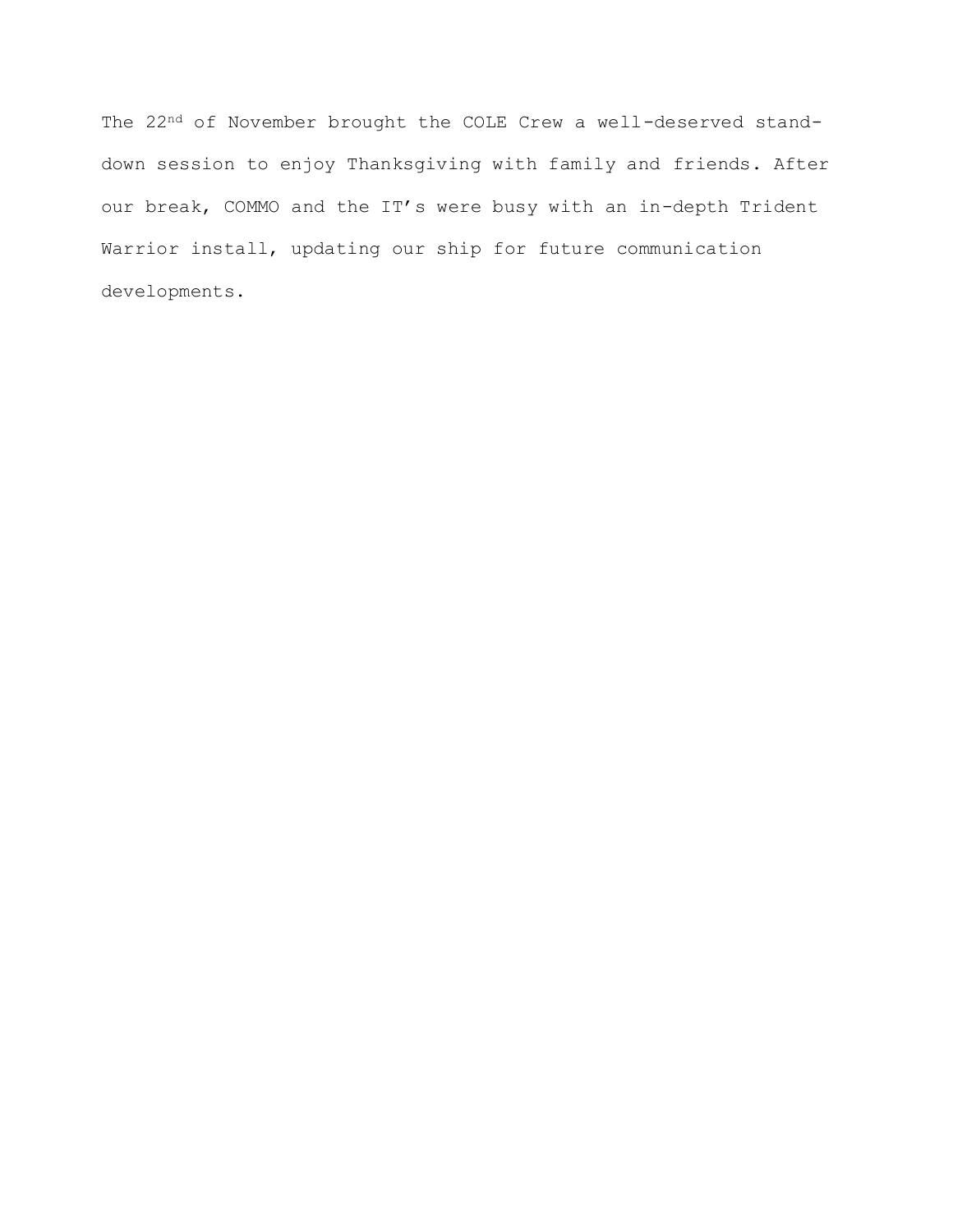December 2005

| 1 DEC              | ASW MITE                            |
|--------------------|-------------------------------------|
| 1 DEC              | ESG AIR DEFENSE SYNDICATE           |
| 2 DEC              | COLE FAMILY HOLIDAY PARTY           |
| 3 DEC              | COLE HOLIDAY PARTY                  |
| $5$ DEC $-$ 9 DEC  | TRIDENT WARRIOR UNDERWAY PHASE      |
| 8 DEC              | SLAMEX                              |
| 16 DEC             | USS COLE CHANGE OF COMMAND          |
| $17$ DEC - 8 JAN   | HOLIDAY STAND-DOWN LEAVE            |
| $20$ DEC $-21$ DEC | NATIONAL GEOGRAPHIC FILMING OF COLE |

Rolling into the December month, COLE participated in an ASW MITE where our Anti-Submarine mission planning abilities were tested and proven more than satisfactory. Our Air Defense personnel were busy at a syndicate: learning, discussing, and improving our air defense strategies. COLE celebrated the holiday season with our families on ice at the Chilled Ponds ice-skating rink. The following night was a dinner and party for the crew and their spouses/significant others with dancing, prizes, and fun for all. After a short underway, CDR Roberson, USN, was instated as the new Commanding Officer of COLE, with a formal ceremony and reception. COLE was looking her best, displaying a perfect example of naval traditions and the future of the Fleet. After the ceremony, the crew was put on holiday stand-down to spend the holidays with families and enjoy their time off. During Stand-down, National